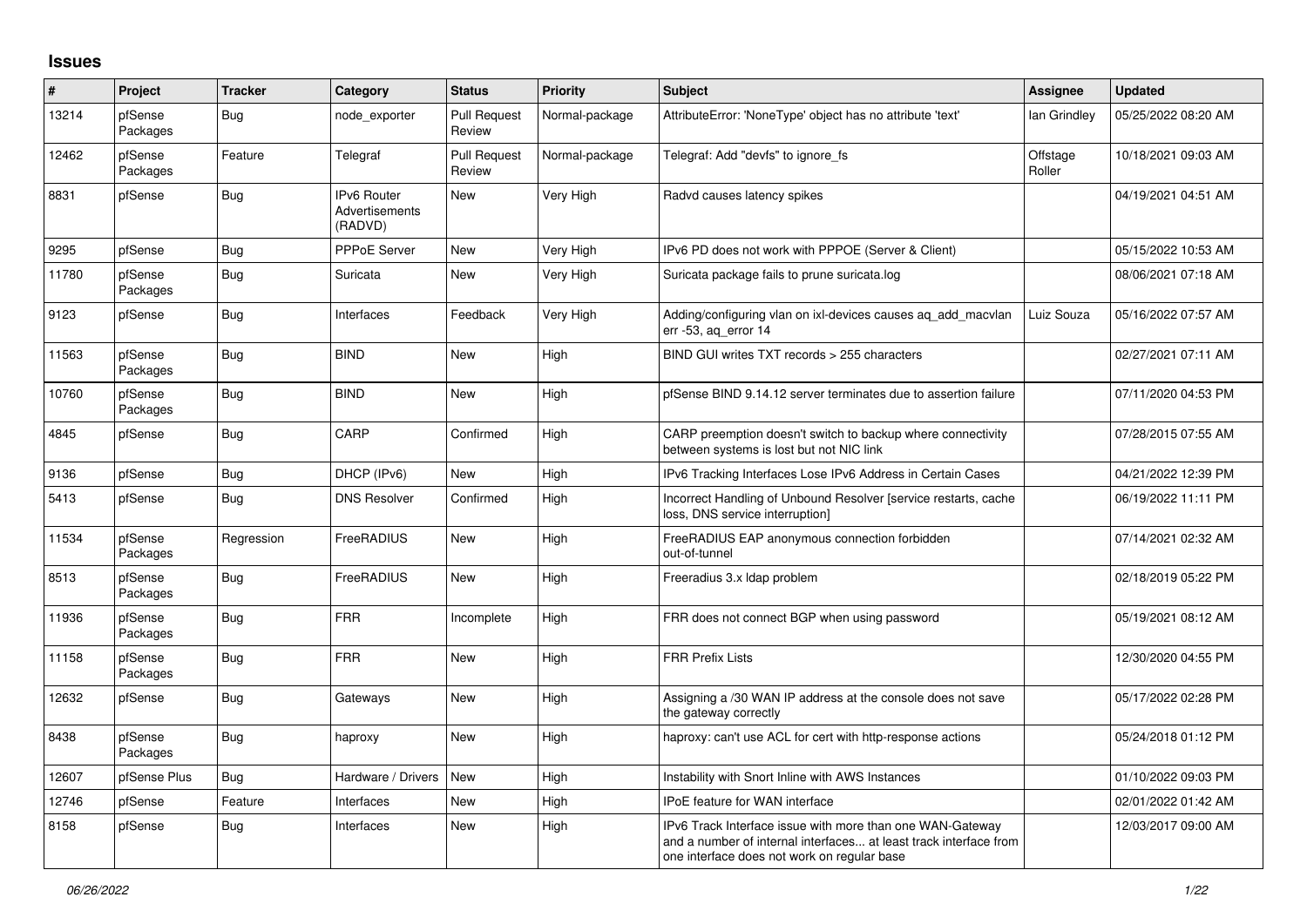| #     | Project             | <b>Tracker</b> | Category                | <b>Status</b>          | Priority | <b>Subject</b>                                                                     | Assignee              | <b>Updated</b>      |
|-------|---------------------|----------------|-------------------------|------------------------|----------|------------------------------------------------------------------------------------|-----------------------|---------------------|
| 8089  | pfSense             | Bug            | Interfaces              | New                    | High     | VLAN page breaks after config restore to new hardware.                             |                       | 11/21/2017 01:38 PM |
| 8050  | pfSense             | Bug            | Interfaces              | New                    | High     | Enabling bridge while interfaces have link freezes console                         |                       | 11/03/2017 04:38 PM |
| 7730  | pfSense             | Bug            | Interfaces              | New                    | High     | 2.3.4_1 greX: loop detected when hit save on filter rules or<br>interfaces         |                       | 07/27/2017 08:16 AM |
| 13227 | pfSense             | Feature        | <b>IPsec</b>            | <b>New</b>             | High     | Enable IPSec Virtual IP Pool assignment by Radius for Mobile<br>Users - SIMPLE FIX |                       | 05/27/2022 10:15 AM |
| 5355  | pfSense             | Bug            | <b>IPsec</b>            | New                    | High     | on Dynamic WAN IP (DHCP Client) it takes 10 minutes before<br>Phase1 reconnects    |                       | 07/08/2016 10:29 PM |
| 12853 | pfSense             | Bug            | <b>NAT Reflection</b>   | Feedback               | High     | Network Address Translation - Pure NAT pfsense freeze after<br>reboot              |                       | 02/22/2022 08:40 AM |
| 7521  | pfSense             | Feature        | Package System          | <b>New</b>             | High     | Package Updates via Mirror                                                         |                       | 05/04/2017 08:21 PM |
| 13180 | pfSense<br>Packages | Bug            | pfBlockerNG             | New                    | High     | High CPU Utilization with pfb_filter Isince PfBlockerNG update to<br>devel 3.1.0 4 |                       | 06/14/2022 08:00 AM |
| 13179 | pfSense<br>Packages | Feature        | pfBlockerNG             | New                    | High     | Search based on CIDR                                                               |                       | 05/17/2022 09:45 AM |
| 12932 | pfSense<br>Packages | Feature        | pfBlockerNG             | New                    | High     | pfblockerng per user whitelist                                                     |                       | 03/11/2022 11:08 AM |
| 11572 | pfSense<br>Packages | Bug            | pfBlockerNG             | <b>New</b>             | High     | Auto created firewall rules have IPv4 as protocol only - even for<br>IPv6 lists.   |                       | 06/25/2022 10:59 AM |
| 10252 | pfSense<br>Packages | Bug            | pfBlockerNG             | New                    | High     | pfblockerng-devel                                                                  |                       | 02/11/2020 05:18 PM |
| 9724  | pfSense<br>Packages | <b>Bug</b>     | pfBlockerNG             | <b>New</b>             | High     | pfblockerng-firewall-filter-service-will-not-start                                 |                       | 09/05/2019 06:32 AM |
| 6988  | pfSense<br>Packages | <b>Bug</b>     | Snort                   | New                    | High     | SNORT Package PHP memory error                                                     |                       | 06/28/2018 10:00 PM |
| 12520 | pfSense<br>Packages | Feature        | Squid                   | <b>New</b>             | High     | [Squid] - Allow or Deny Mappings from IP/Host/GeoIP sources                        |                       | 11/12/2021 02:13 PM |
| 12732 | pfSense<br>Packages | Bug            | squidguard              | New                    | High     | Squid https filtering squidguard acl target list - erratic behaviour               |                       | 01/26/2022 09:11 AM |
| 7388  | pfSense<br>Packages | <b>Bug</b>     | Suricata                | <b>New</b>             | High     | Suricata does not property recognize MTU for PPPOE interfaces                      |                       | 03/15/2017 05:17 AM |
| 9046  | pfSense<br>Packages | Feature        | Telegraf                | New                    | High     | telegraf feature request                                                           |                       | 02/18/2019 03:38 PM |
| 11992 | pfSense             | <b>Bug</b>     | Virtual IP<br>Addresses | Confirmed              | High     | GRE Tunnel - Does not work with a virtual IP as endpoint                           |                       | 06/04/2021 01:16 AM |
| 12979 | pfSense<br>Packages | Bug            | Snort                   | Pull Request<br>Review | High     | Snort Rules Update Process Using Deprecated FreeBSD<br>Subdirectory Name           | <b>Bill Meeks</b>     | 03/24/2022 09:02 AM |
| 13183 | pfSense Plus        | Regression     | Dashboard               | Feedback               | High     | ZFS module is loaded on systems without ZFS                                        | Christian<br>McDonald | 05/23/2022 10:11 AM |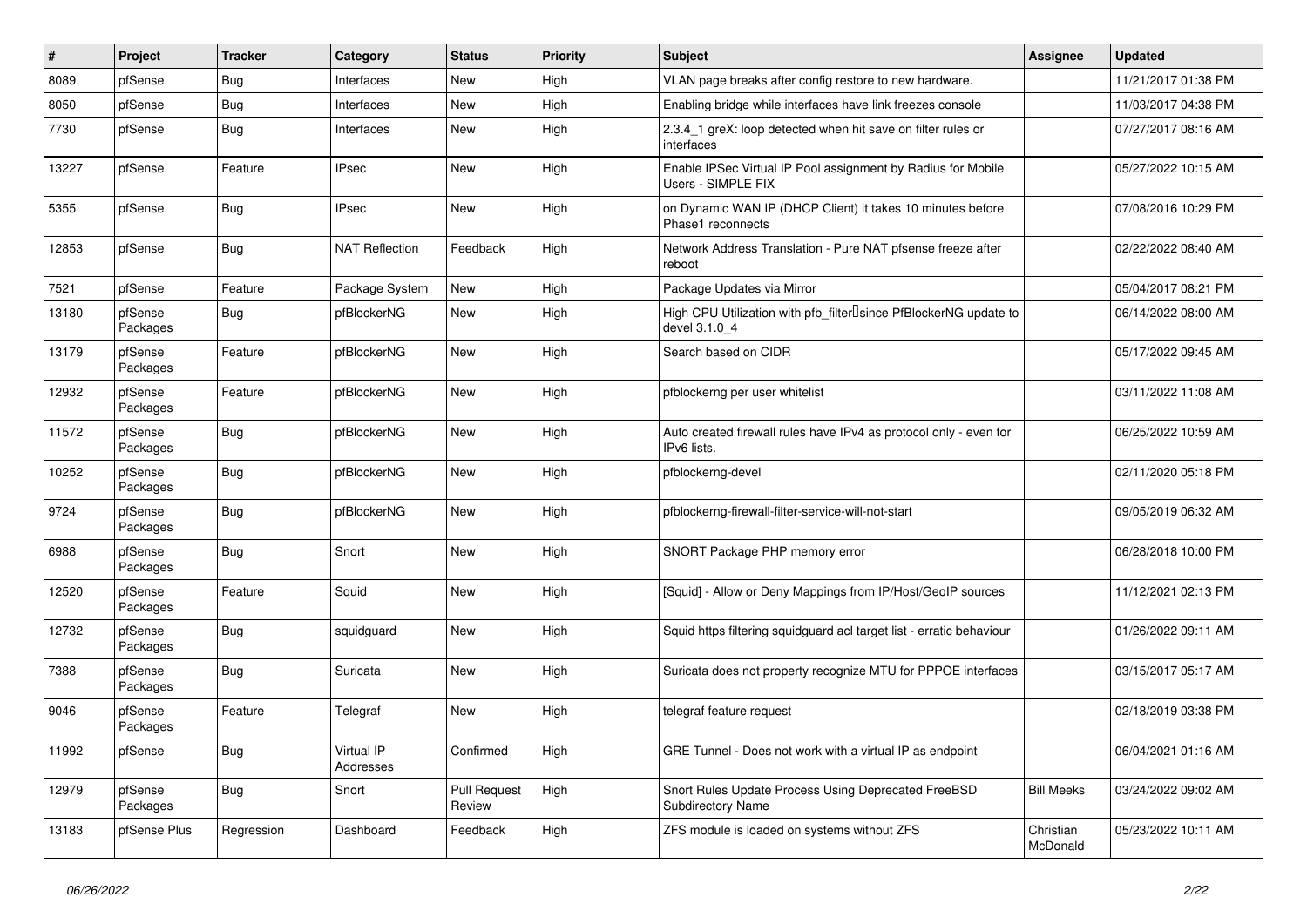| ∦     | Project             | <b>Tracker</b> | Category         | <b>Status</b>                 | <b>Priority</b> | Subject                                                                                                   | <b>Assignee</b>       | <b>Updated</b>      |
|-------|---------------------|----------------|------------------|-------------------------------|-----------------|-----------------------------------------------------------------------------------------------------------|-----------------------|---------------------|
| 12608 | pfSense<br>Packages | Bug            | WireGuard        | New                           | High            | WireGuard tunnels monitored by dpinger causing system to stop<br>routing completely in certain situations | Christian<br>McDonald | 12/16/2021 03:14 PM |
| 12160 | pfSense<br>Packages | Regression     | syslog-ng        | Feedback                      | High            | An invalid configuration is generated when choosing TLS as the<br>default protocol                        | Jim Pingle            | 07/23/2021 03:27 PM |
| 8964  | pfSense             | Bug            | <b>IPsec</b>     | <b>New</b>                    | High            | IPsec async cryptography advanced setting - TCP traffic not<br>passing through                            | Luiz Souza            | 12/08/2020 12:09 PM |
| 12354 | pfSense<br>Packages | Todo           | haproxy          | Feedback                      | High            | Update haproxy-devel to mitigate CVE-2021-40346                                                           | Viktor Gurov          | 05/12/2022 08:50 AM |
| 11135 | pfSense<br>Packages | Bug            | haproxy          | Feedback                      | High            | HAproxy OCSP reponse crontab bug                                                                          | Viktor Gurov          | 09/10/2021 11:51 AM |
| 13292 | pfSense<br>Packages | Feature        | <b>ACME</b>      | <b>New</b>                    | Normal          | Separator                                                                                                 |                       | 06/21/2022 12:06 PM |
| 13053 | pfSense<br>Packages | Bug            | <b>ACME</b>      | New                           | Normal          | LoopiaAPI error handling                                                                                  |                       | 05/05/2022 10:58 AM |
| 11931 | pfSense<br>Packages | Feature        | <b>ACME</b>      | New                           | Normal          | Add support for validating a domain's ownership via Google<br>Cloud Cloud DNS                             |                       | 02/15/2022 03:18 AM |
| 11827 | pfSense<br>Packages | Feature        | <b>ACME</b>      | <b>New</b>                    | Normal          | Please include acme deploy folder/scripts                                                                 |                       | 03/06/2022 04:31 AM |
| 11826 | pfSense<br>Packages | Feature        | <b>ACME</b>      | <b>New</b>                    | Normal          | Preserve acme SAN Method parameters for new cert creations                                                |                       | 04/20/2021 02:02 PM |
| 11163 | pfSense<br>Packages | Feature        | <b>ACME</b>      | <b>Pull Request</b><br>Review | Normal          | Preferred Chain option                                                                                    |                       | 10/18/2021 09:10 AM |
| 9833  | pfSense<br>Packages | Feature        | <b>ACME</b>      | New                           | Normal          | ACME: add ability to use custom ACME server                                                               |                       | 04/07/2022 11:31 AM |
| 9348  | pfSense<br>Packages | <b>Bug</b>     | <b>ACME</b>      | <b>New</b>                    | Normal          | Results of Acme certificate issuance/renewal are not properly<br>formatted                                |                       | 02/22/2019 12:08 PM |
| 9299  | pfSense<br>Packages | Feature        | <b>ACME</b>      | New                           | Normal          | ACME package : Automate add/remove firewall rule for port<br>forwarding                                   |                       | 01/30/2019 10:09 PM |
| 8560  | pfSense<br>Packages | Bug            | <b>ACME</b>      | New                           | Normal          | ACME: can't update DNS records in DNSMadeEasy registar for<br>several domains with different API keys/ids |                       | 06/08/2018 01:28 PM |
| 7453  | pfSense<br>Packages | Bug            | <b>ACME</b>      | <b>New</b>                    | Normal          | DNS-ovh need to save or display consumer key                                                              |                       | 04/06/2017 10:54 AM |
| 13068 | pfSense             | <b>Bug</b>     | Aliases / Tables | New                           | Normal          | Error loading rules when URL Table IPs content is empty                                                   |                       | 04/17/2022 09:07 PM |
| 12708 | pfSense             | Bug            | Aliases / Tables | New                           | Normal          | alias with non resolving DNS entry breaks underlying pf table                                             |                       | 02/20/2022 06:13 PM |
| 12600 | pfSense             | Feature        | Aliases / Tables | New                           | Normal          | allow custom mask for a network alias created from a FQDN                                                 |                       | 12/15/2021 10:50 AM |
| 7665  | pfSense             | Bug            | Aliases / Tables | New                           | Normal          | Host range validation for Aliases is not strict enough                                                    |                       | 08/21/2019 11:01 AM |
| 3387  | pfSense             | Feature        | Aliases / Tables | New                           | Normal          | process_alias_urltable Frequency                                                                          |                       | 08/21/2019 11:01 AM |
| 11898 | pfSense<br>Packages | <b>Bug</b>     | apcupsd          | New                           | Normal          | PHP error from apcupsd dashboard widget                                                                   |                       | 05/07/2021 09:12 AM |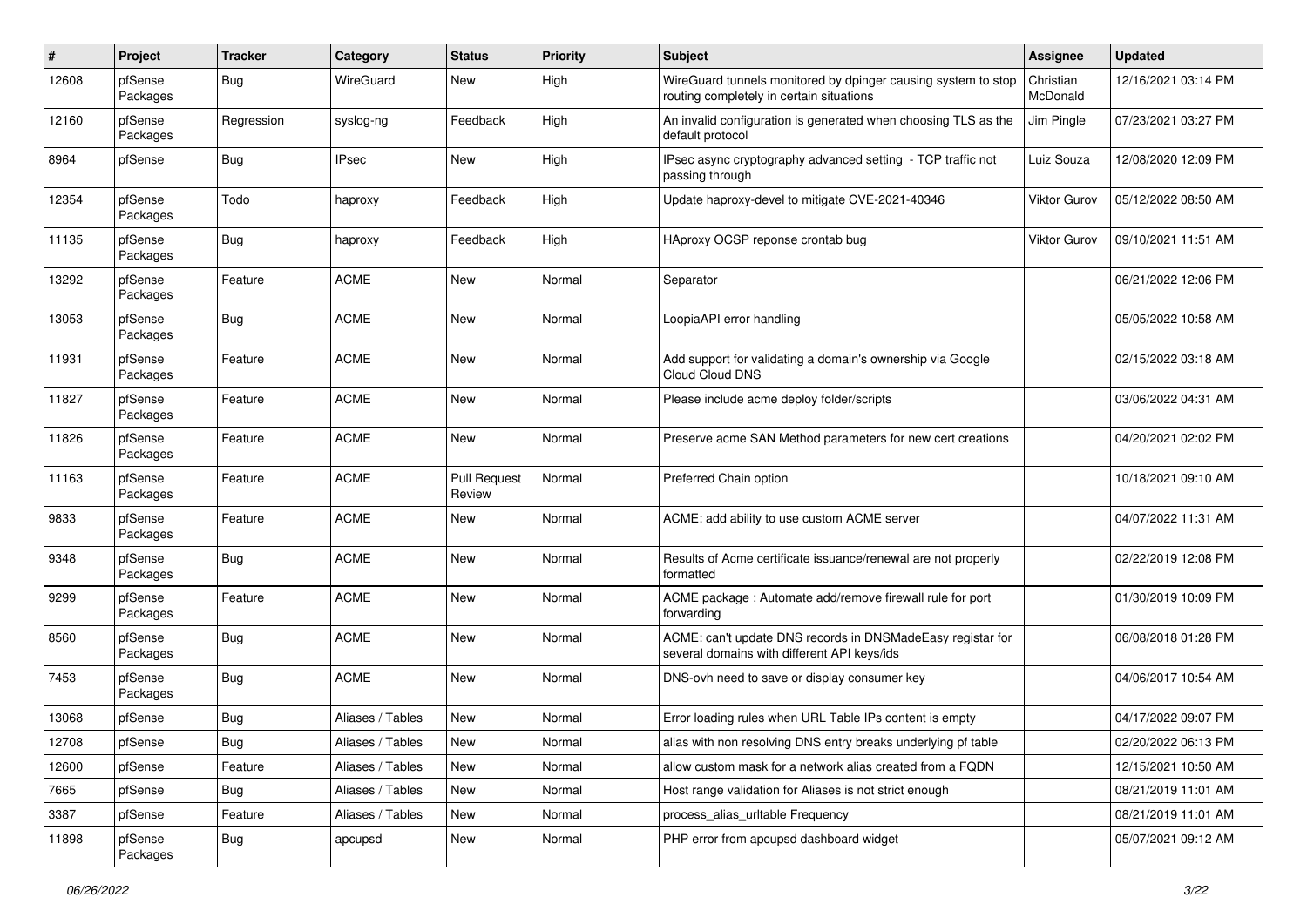| $\vert$ # | <b>Project</b>      | <b>Tracker</b> | Category       | <b>Status</b> | <b>Priority</b> | <b>Subject</b>                                                                                                                        | Assignee | <b>Updated</b>      |
|-----------|---------------------|----------------|----------------|---------------|-----------------|---------------------------------------------------------------------------------------------------------------------------------------|----------|---------------------|
| 11375     | pfSense<br>Packages | <b>Bug</b>     | apcupsd        | New           | Normal          | UPS Type <blank> for USB APC</blank>                                                                                                  |          | 02/26/2021 11:10 AM |
| 10845     | pfSense<br>Packages | <b>Bug</b>     | apcupsd        | New           | Normal          | apcupsd doesn't stop when not enabled                                                                                                 |          | 08/24/2020 10:16 AM |
| 12812     | pfSense<br>Packages | Feature        | arpwatch       | New           | Normal          | Would it be helpful if the FreeBSD net-mgmt/arpwatch port had<br>an option to use mail/dma for mail delivery?                         |          | 02/16/2022 06:09 PM |
| 13260     | pfSense             | Feature        | Authentication | New           | Normal          | Add support for OpenVPN static-challenge                                                                                              |          | 06/09/2022 02:04 PM |
| 12726     | pfSense             | Bug            | Authentication | New           | Normal          | LDAP select container button auto populate                                                                                            |          | 01/25/2022 01:48 PM |
| 12546     | pfSense Plus        | Feature        | Authentication | New           | Normal          | Add 2FA Support to pfSense Plus Local Database<br>Authentication                                                                      |          | 06/25/2022 05:30 PM |
| 12519     | pfSense             | <b>Bug</b>     | Authentication | New           | Normal          | Fail authentication using special character in password via the<br><b>LDAP</b> connector                                              |          | 11/12/2021 07:39 AM |
| 12458     | pfSense             | Feature        | Authentication | New           | Normal          | Use "unixHomeDirectory" instead of "homeDirectory" when<br>LDAP authentication server is Active Directory                             |          | 10/15/2021 08:18 AM |
| 12283     | pfSense             | <b>Bug</b>     | Authentication | <b>New</b>    | Normal          | LDAP/RADIUS authentication servers configuration does not<br>allow source IP address to be specified                                  |          | 08/20/2021 01:15 AM |
| 12095     | pfSense             | <b>Bug</b>     | Authentication | New           | Normal          | Memory leak in pcscd                                                                                                                  |          | 06/01/2022 01:01 PM |
| 12091     | pfSense             | Feature        | Authentication | New           | Normal          | RFE: Add support for sssd authentication                                                                                              |          | 12/10/2021 04:55 PM |
| 11920     | pfSense Plus        | Feature        | Authentication | New           | Normal          | SAML Authentication for pfSense (VPN and webConfigurator)                                                                             |          | 05/14/2021 12:56 AM |
| 10843     | pfSense             | Feature        | Authentication | New           | Normal          | Allow user manager settings to specify multiple authentication<br>servers                                                             |          | 01/13/2022 07:22 AM |
| 10765     | pfSense             | Bug            | Authentication | New           | Normal          | Ampersands in Idap extended query are escaped twice                                                                                   |          | 09/02/2020 07:55 AM |
| 9937      | pfSense             | Feature        | Authentication | New           | Normal          | OpenVPN Login User Privilege                                                                                                          |          | 11/29/2019 08:46 AM |
| 9288      | pfSense             | Feature        | Authentication | New           | Normal          | SSHGuard add pfSense signature in standard                                                                                            |          | 08/14/2019 01:19 PM |
| 9222      | pfSense             | Feature        | Authentication | New           | Normal          | Add sshguard log when release an IP                                                                                                   |          | 08/14/2019 01:00 PM |
| 9165      | pfSense             | Feature        | Authentication | New           | Normal          | only IPs can be added to sshguard whitelist                                                                                           |          | 04/21/2022 12:39 PM |
| 8087      | pfSense             | <b>Bug</b>     | Authentication | New           | Normal          | Provide Calling-Station-ID to RADIUS backed VPN connections                                                                           |          | 06/06/2020 05:36 AM |
| 5825      | pfSense             | Feature        | Authentication | New           | Normal          | Allow EAP-RADIUS for authentication servers                                                                                           |          | 08/21/2019 10:32 AM |
| 5652      | pfSense             | <b>Bug</b>     | Authentication | New           | Normal          | Radius IETF Class Group Assignment - Incorrect Standard                                                                               |          | 08/13/2019 01:39 PM |
| 4242      | pfSense             | Feature        | Authentication | New           | Normal          | Two Factor or OTP Authentication for Admin Interface                                                                                  |          | 01/04/2022 12:07 PM |
| 4098      | pfSense             | Feature        | Authentication | New           | Normal          | Add option to force a password change on login                                                                                        |          | 08/21/2019 10:31 AM |
| 12767     | pfSense<br>Packages | <b>Bug</b>     | Avahi          | <b>New</b>    | Normal          | `Package radavahi-daemon does does not exist in current<br>pfSense version and it has been removed" message on<br>pfSense 2.7 restore |          | 02/07/2022 11:28 AM |
| 12329     | pfSense<br>Packages | Feature        | Avahi          | <b>New</b>    | Normal          | Add optional floating firewall rules for IPv4 and IPv6                                                                                |          | 02/09/2022 04:43 PM |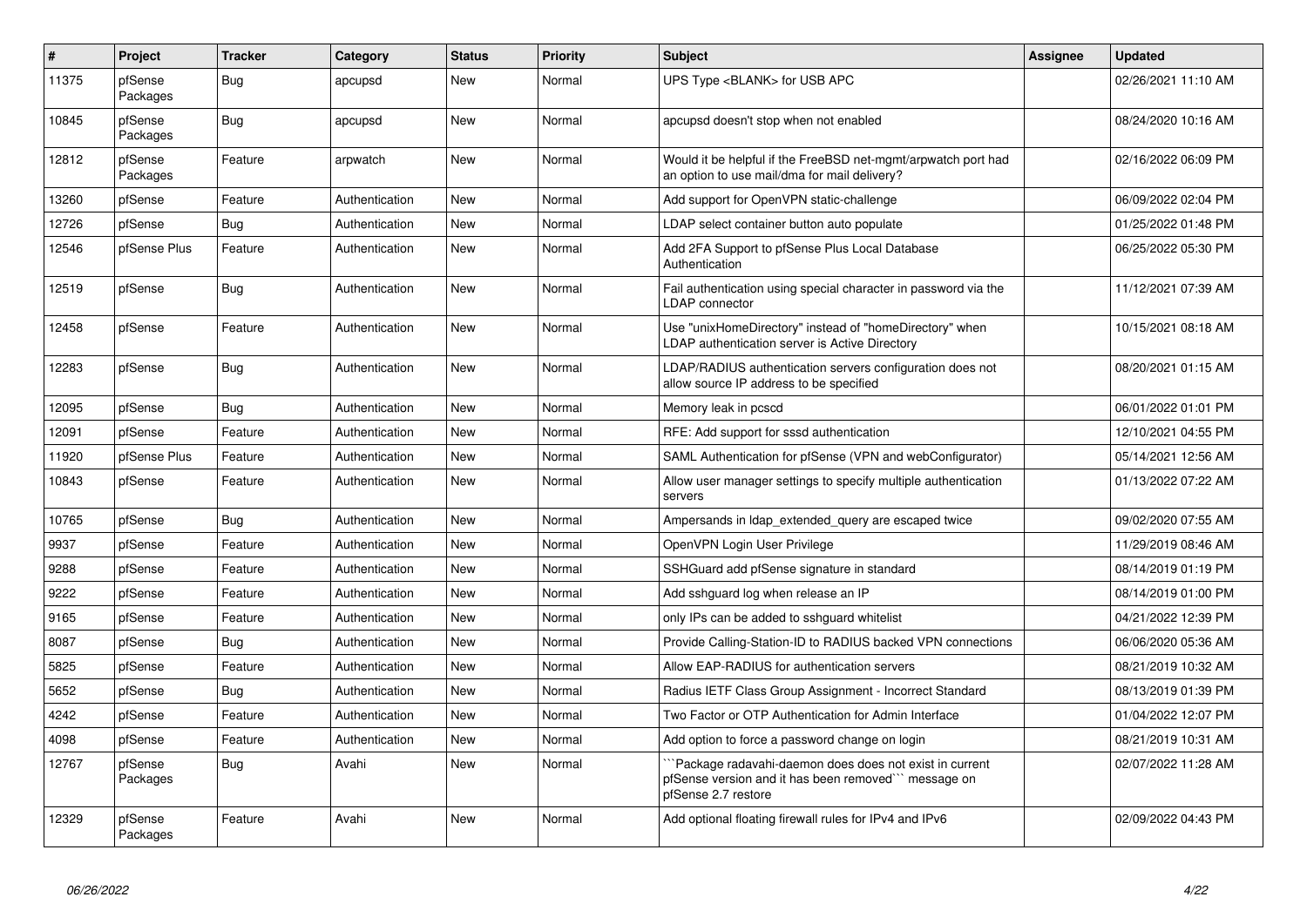| #     | Project             | <b>Tracker</b> | Category         | <b>Status</b> | <b>Priority</b> | <b>Subject</b>                                                                                                                      | <b>Assignee</b> | <b>Updated</b>      |
|-------|---------------------|----------------|------------------|---------------|-----------------|-------------------------------------------------------------------------------------------------------------------------------------|-----------------|---------------------|
| 13039 | pfSense<br>Packages | Feature        | AWS VPC          | New           | Normal          | Handle transit gateway VPNs in the AWS VPN wizard                                                                                   |                 | 04/11/2022 07:31 AM |
| 9497  | pfSense<br>Packages | Bug            | <b>AWS VPC</b>   | New           | Normal          | AWS VPN Wizard: WebGUI times out.                                                                                                   |                 | 11/13/2019 10:07 AM |
| 9495  | pfSense<br>Packages | <b>Bug</b>     | AWS VPC          | <b>New</b>    | Normal          | AWS VPC VPN wizard produces incorrect config (SHA256<br>should be SHA1)                                                             |                 | 08/19/2019 02:45 PM |
| 10900 | pfSense<br>Packages | Bug            | Backup           | Feedback      | Normal          | /packages/backup/backup.php?a=download&t=backup HTTP<br>504, or Sends PHP Error Message as ASCII/Text file Named<br>pfsense.bak.tgz |                 | 04/05/2022 01:51 AM |
| 12774 | pfSense             | Bug            | Backup / Restore | <b>New</b>    | Normal          | Picture widget image is not saved in backup                                                                                         |                 | 04/04/2022 04:48 AM |
| 12553 | pfSense             | Feature        | Backup / Restore | New           | Normal          | Auto Config Backup: Allow selecting multiple backups for<br>deletion                                                                |                 | 02/22/2022 04:27 AM |
| 12249 | pfSense             | Bug            | Backup / Restore | New           | Normal          | HAProxy causing failed ACB backups                                                                                                  |                 | 11/15/2021 11:58 PM |
| 11110 | pfSense             | Bug            | Backup / Restore | New           | Normal          | Backup file should be checked before restoring a specific area                                                                      |                 | 12/05/2020 02:50 PM |
| 9775  | pfSense             | Feature        | Backup / Restore | New           | Normal          | AutoConfigBackup - Rolling per day/hour cap on changes,<br>retention policy                                                         |                 | 09/20/2019 09:19 AM |
| 8076  | pfSense             | Bug            | Backup / Restore | New           | Normal          | User can easily apply an unusable interface configuration after<br>restore                                                          |                 | 08/14/2019 10:52 AM |
| 7757  | pfSense             | Bug            | Backup / Restore | New           | Normal          | Auto Config Backup fails to upload unless Default Gateway is up                                                                     |                 | 08/16/2019 12:47 PM |
| 4681  | pfSense             | Feature        | Backup / Restore | New           | Normal          | AutoConfigBackup make a way to easily download a saved<br>backup                                                                    |                 | 08/16/2019 12:46 PM |
| 3697  | pfSense             | Feature        | Backup / Restore | New           | Normal          | New backup/restore area: Certificates                                                                                               |                 | 03/11/2017 11:30 AM |
| 3696  | pfSense             | Feature        | Backup / Restore | New           | Normal          | Multiple items backup/restore                                                                                                       |                 | 06/06/2014 02:33 PM |
| 1367  | pfSense             | Feature        | Backup / Restore | New           | Normal          | Input validation on partial config restores                                                                                         |                 | 03/21/2011 01:16 AM |
| 286   | pfSense             | Feature        | Backup / Restore | New           | Normal          | Backup/restore users individually                                                                                                   |                 | 01/09/2021 03:48 PM |
| 11634 | pfSense<br>Packages | Regression     | <b>BIND</b>      | New           | Normal          | bind hangs when pfsense is reconnecting as an openvpn client<br>to a TUN openvpn server                                             |                 | 03/14/2021 07:23 AM |
| 10693 | pfSense<br>Packages | Bug            | <b>BIND</b>      | New           | Normal          | pfSense Bind Zone Editor UI does not update zone serial<br>number when a change is made                                             |                 | 09/01/2021 12:51 AM |
| 10445 | pfSense<br>Packages | Bug            | <b>BIND</b>      | Feedback      | Normal          | BIND crashed when added RPZ. rpz is not a master or slave<br>zone.                                                                  |                 | 04/21/2022 12:40 PM |
| 10330 | pfSense<br>Packages | Bug            | <b>BIND</b>      | Feedback      | Normal          | BIND zone configuration displays wrong DS resource record<br>with inline DNSSEC signing enabled                                     |                 | 04/21/2022 12:40 PM |
| 9916  | pfSense<br>Packages | Feature        | <b>BIND</b>      | Feedback      | Normal          | Check allow-transfer in custom option when the zone is slave                                                                        |                 | 04/21/2022 12:40 PM |
| 8199  | pfSense<br>Packages | Feature        | <b>BIND</b>      | New           | Normal          | Support reordering and/or sort alphabetically across BIND<br>package                                                                |                 | 12/12/2017 02:05 AM |
| 8197  | pfSense<br>Packages | <b>Bug</b>     | <b>BIND</b>      | New           | Normal          | BIND UI fails to properly update zone with inline DNSSEC<br>signing enabled                                                         |                 | 02/18/2019 05:23 PM |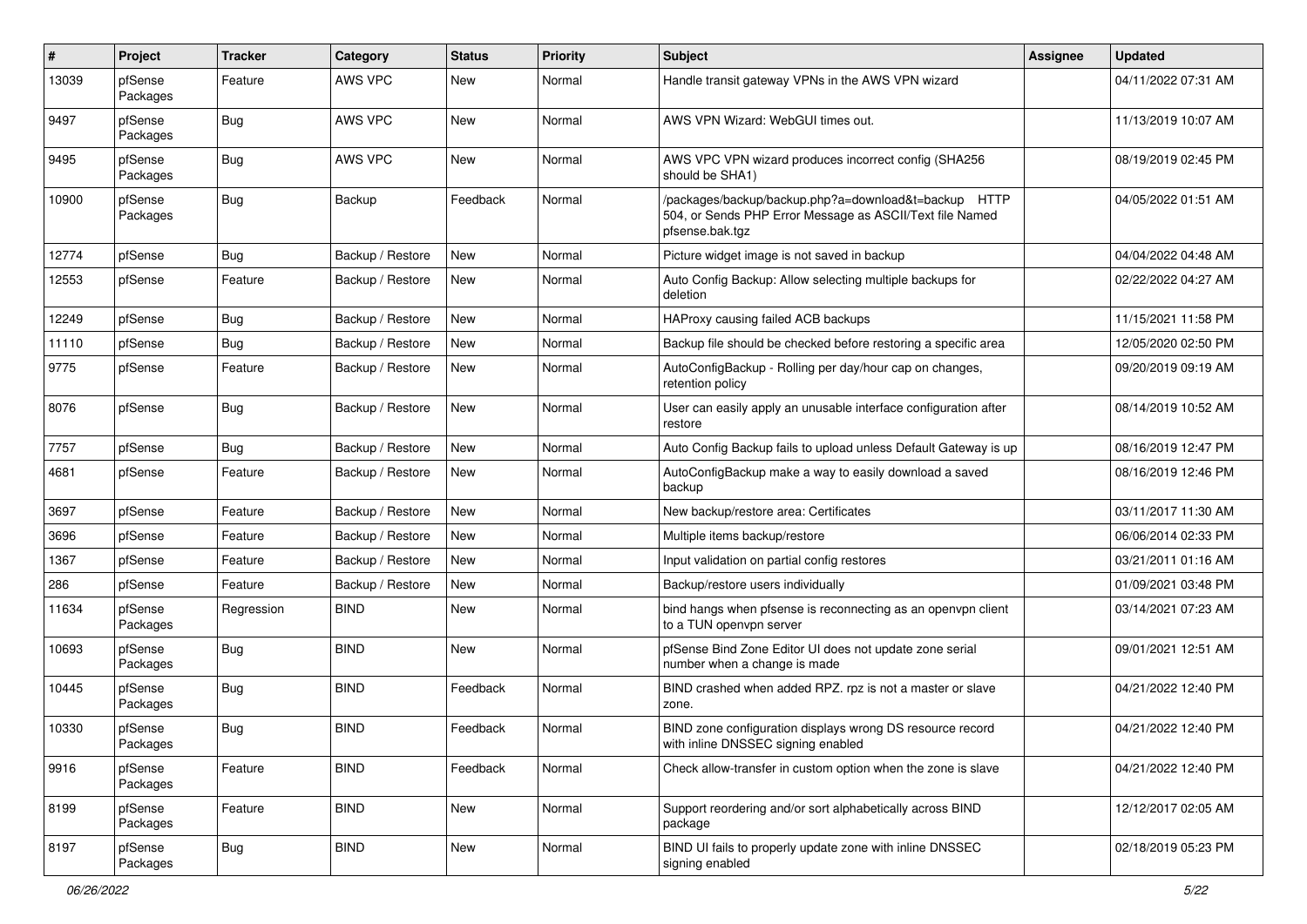| #     | Project             | <b>Tracker</b> | Category              | <b>Status</b>          | <b>Priority</b> | Subject                                                                                                                 | <b>Assignee</b> | <b>Updated</b>      |
|-------|---------------------|----------------|-----------------------|------------------------|-----------------|-------------------------------------------------------------------------------------------------------------------------|-----------------|---------------------|
| 8146  | pfSense<br>Packages | Feature        | <b>BIND</b>           | New                    | Normal          | Zone Domain Records more powerfull for BIND Zones                                                                       |                 | 08/13/2019 09:39 AM |
| 4472  | pfSense             | Feature        | Build / Release       | New                    | Normal          | Cryptographically sign every (sub-)release                                                                              |                 | 08/13/2019 12:53 PM |
| 13290 | pfSense             | Regression     | <b>Captive Portal</b> | Feedback               | Normal          | My PfSense version 2.7 is returning the error "dummynet bad<br>switch 21" every time I activate my Captive Portals (7). |                 | 06/20/2022 06:01 PM |
| 12730 | pfSense             | Bug            | Captive Portal        | New                    | Normal          | RADIUS accounting does not work if WAN is down                                                                          |                 | 01/26/2022 05:13 AM |
| 12648 | pfSense             | Bug            | <b>Captive Portal</b> | New                    | Normal          | Undocumented variables 'listenporthttp' and 'listenporthttps'                                                           |                 | 12/28/2021 10:44 AM |
| 12467 | pfSense             | Bug            | <b>Captive Portal</b> | New                    | Normal          | CP error on client disconnect after reboot                                                                              |                 | 10/17/2021 05:35 AM |
| 12357 | pfSense             | Bug            | <b>Captive Portal</b> | New                    | Normal          | Captive Portal popup Logout button loads full login page in<br>popup when clicked                                       |                 | 10/27/2021 12:10 PM |
| 11379 | pfSense             | Feature        | <b>Captive Portal</b> | New                    | Normal          | <b>Template Roll Printer</b>                                                                                            |                 | 02/07/2021 05:26 AM |
| 11189 | pfSense             | Feature        | <b>Captive Portal</b> | New                    | Normal          | Captive Portal - Tarpit option                                                                                          |                 | 12/23/2020 06:44 PM |
| 9627  | pfSense             | Feature        | <b>Captive Portal</b> | New                    | Normal          | Captive Portal only shows authenticated users                                                                           |                 | 08/14/2019 02:48 PM |
| 7971  | pfSense             | Feature        | <b>Captive Portal</b> | New                    | Normal          | Allow import, export and synchronization of MACs under Captive<br>Portal service                                        |                 | 10/19/2017 04:56 AM |
| 6956  | pfSense             | Feature        | <b>Captive Portal</b> | New                    | Normal          | Allow more control over concurrent logins                                                                               |                 | 11/23/2016 12:01 PM |
| 3053  | pfSense             | Feature        | <b>Captive Portal</b> | New                    | Normal          | Automatically add DHCP static addresses to CP passthru-mac                                                              |                 | 06/21/2013 11:54 AM |
| 2963  | pfSense             | Feature        | <b>Captive Portal</b> | New                    | Normal          | Captive Portal MAC authentication request                                                                               |                 | 08/22/2017 09:09 PM |
| 2573  | pfSense             | Feature        | <b>Captive Portal</b> | New                    | Normal          | Captive Portal support of RADIUS POD (Packet of Disconnect)                                                             |                 | 10/17/2016 03:14 AM |
| 2025  | pfSense             | Feature        | <b>Captive Portal</b> | New                    | Normal          | Captive Portal: Easy accessible Logout page instead of Logout<br>pop-up window                                          |                 | 02/06/2016 04:59 AM |
| 1924  | pfSense             | Feature        | Captive Portal        | <b>New</b>             | Normal          | Ability of CP's allowed IP addresses to use aliases                                                                     |                 | 07/26/2018 04:28 AM |
| 385   | pfSense             | Feature        | <b>Captive Portal</b> | New                    | Normal          | Reverse captive portal                                                                                                  |                 | 08/13/2019 12:23 PM |
| 8567  | pfSense             | Bug            | CARP                  | New                    | Normal          | Using IPv6 VIP alias for services may affect CARP IPv6 VIP<br>work                                                      |                 | 06/12/2018 01:26 PM |
| 8566  | pfSense             | Bug            | CARP                  | New                    | Normal          | Wrong IPv6 source in NS request in case using of IPv6 alias                                                             |                 | 06/12/2018 01:26 PM |
| 5849  | pfSense             | Bug            | CARP                  | New                    | Normal          | Routing fail on CARP IPsec                                                                                              |                 | 12/18/2021 04:41 PM |
| 2218  | pfSense             | Feature        | CARP                  | New                    | Normal          | Ability to delay CARP master status at boot time                                                                        |                 | 03/03/2021 11:57 AM |
| 2099  | pfSense             | Todo           | CARP                  | New                    | Normal          | Remove "queue" from CARP traffic                                                                                        |                 | 01/19/2012 10:59 AM |
| 13063 | pfSense<br>Packages | Feature        | Cellular              | Pull Request<br>Review | Normal          | Cellular package shall support more modems and NMEA port                                                                |                 | 05/06/2022 02:38 PM |
| 10796 | pfSense<br>Packages | Feature        | Cellular              | Feedback               | Normal          | Huawei ME909u-521 support                                                                                               |                 | 04/21/2022 12:40 PM |
| 12737 | pfSense             | Bug            | Certificates          | <b>New</b>             | Normal          | CApath is not defined by default in curl                                                                                |                 | 05/17/2022 02:30 PM |
| 11203 | pfSense             | Bug            | Certificates          | New                    | Normal          | certificate manager very slow                                                                                           |                 | 12/31/2020 11:57 AM |
| 2276  | pfSense             | Feature        | Certificates          | New                    | Normal          | Remote CRL fetch support                                                                                                |                 | 02/06/2016 04:14 AM |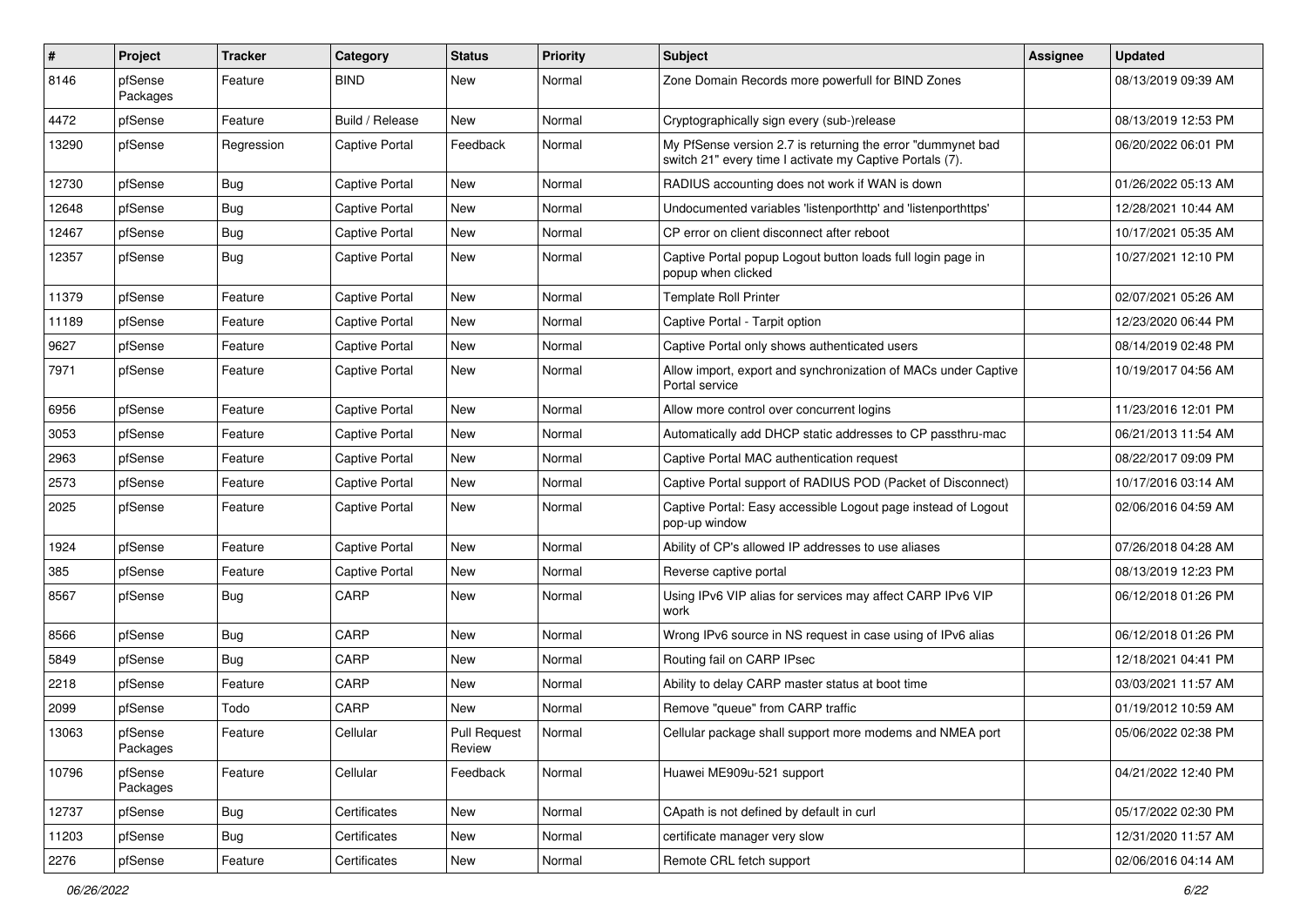| #     | Project             | <b>Tracker</b> | Category                 | <b>Status</b>                 | <b>Priority</b> | <b>Subject</b>                                                                                                        | <b>Assignee</b> | <b>Updated</b>      |
|-------|---------------------|----------------|--------------------------|-------------------------------|-----------------|-----------------------------------------------------------------------------------------------------------------------|-----------------|---------------------|
| 1268  | pfSense             | Feature        | Certificates             | <b>New</b>                    | Normal          | Allow mass renewing of certs                                                                                          |                 | 11/01/2019 03:17 PM |
| 1257  | pfSense             | Feature        | Certificates             | Pull Request<br>Review        | Normal          | Handle encypted CA/Certificate private keys                                                                           |                 | 10/12/2020 07:12 AM |
| 12402 | pfSense Docs        | Todo           | Configuration            | New                           | Normal          | Feedback on Configuration - Advanced Configuration Options<br>- Notifications                                         |                 | 09/24/2021 12:46 AM |
| 12098 | pfSense Docs        | Correction     | Configuration            | New                           | Normal          | Feedback on pfSense Configuration Recipes - Accessing a<br><b>CPE/Modem from Inside the Firewall</b>                  |                 | 07/02/2021 02:30 AM |
| 13288 | pfSense             | <b>Bug</b>     | Configuration<br>Backend | <b>New</b>                    | Normal          | Encode FreeRADIUS Custom Options                                                                                      |                 | 06/20/2022 10:36 AM |
| 13287 | pfSense             | Feature        | Configuration<br>Backend | <b>New</b>                    | Normal          | Encode OpenVPN Custom Options                                                                                         |                 | 06/20/2022 10:33 AM |
| 12483 | pfSense             | Bug            | Configuration<br>Backend | <b>New</b>                    | Normal          | GUI creates inconsistent config.xml                                                                                   |                 | 10/23/2021 06:48 AM |
| 10833 | pfSense             | <b>Bug</b>     | Configuration<br>Backend | New                           | Normal          | unbound exits on configuration error when link status flaps on<br><b>LAN</b> interface                                |                 | 08/13/2020 11:53 PM |
| 6398  | pfSense             | Bug            | Configuration<br>Backend | <b>New</b>                    | Normal          | If config cannot be loaded due to corruption or bug, it isn't<br>handled gracefully (just stops)                      |                 | 08/13/2019 01:23 PM |
| 5902  | pfSense             | Todo           | Configuration<br>Backend | <b>New</b>                    | Normal          | Use a common place for default values                                                                                 |                 | 08/13/2019 12:53 PM |
| 3895  | pfSense             | Feature        | Configuration<br>Backend | <b>New</b>                    | Normal          | Timeout for "Apply change"                                                                                            |                 | 01/25/2021 08:07 AM |
| 13268 | pfSense             | Todo           | Console Menu             | Ready To Test                 | Normal          | columns don't align nicely in console with medium-long interface<br>names                                             |                 | 06/12/2022 10:32 PM |
| 13249 | pfSense             | Bug            | Console Menu             | New                           | Normal          | Running playback comands multiple times results in PHP error                                                          |                 | 06/06/2022 07:02 AM |
| 7747  | pfSense             | Feature        | Console Menu             | New                           | Normal          | Minor UI Tweak: Make hitting enter on the console (esp via<br>SSH) should not log you out, but simply redraw the menu |                 | 08/01/2017 04:03 PM |
| 6469  | pfSense             | Feature        | Console Menu             | New                           | Normal          | Improve help + self documentation in console PHP shell                                                                |                 | 08/13/2019 01:23 PM |
| 11970 | pfSense<br>Packages | Bug            | Coreboot                 | <b>New</b>                    | Normal          | Netgate Firmware Upgrade Doesn't Work on XG-2758                                                                      |                 | 04/21/2022 12:39 PM |
| 13074 | pfSense Plus        | Bug            | Cryptographic<br>Modules | New                           | Normal          | AES-GCM with SafeXcel on Netgate 2100 causes MBUF<br>overload                                                         |                 | 06/12/2022 11:14 AM |
| 12658 | pfSense<br>Packages | Feature        | darkstat                 | <b>New</b>                    | Normal          | Adding prometheus metrics to darkstat                                                                                 |                 | 05/27/2022 09:44 PM |
| 13165 | pfSense             | Feature        | Dashboard                | <b>Pull Request</b><br>Review | Normal          | Feat: live update for Services dashboard widget                                                                       |                 | 05/15/2022 01:48 AM |
| 11759 | pfSense             | <b>Bug</b>     | Dashboard                | New                           | Normal          | Traffic graphs on dashboard double upload on pppoe links                                                              |                 | 12/30/2021 04:00 AM |
| 10401 | pfSense             | Feature        | Dashboard                | <b>New</b>                    | Normal          | Request: ability to sort/separate stopped/running Service(s) on<br>Dashboard -> Services Status widget                |                 | 03/31/2020 04:48 PM |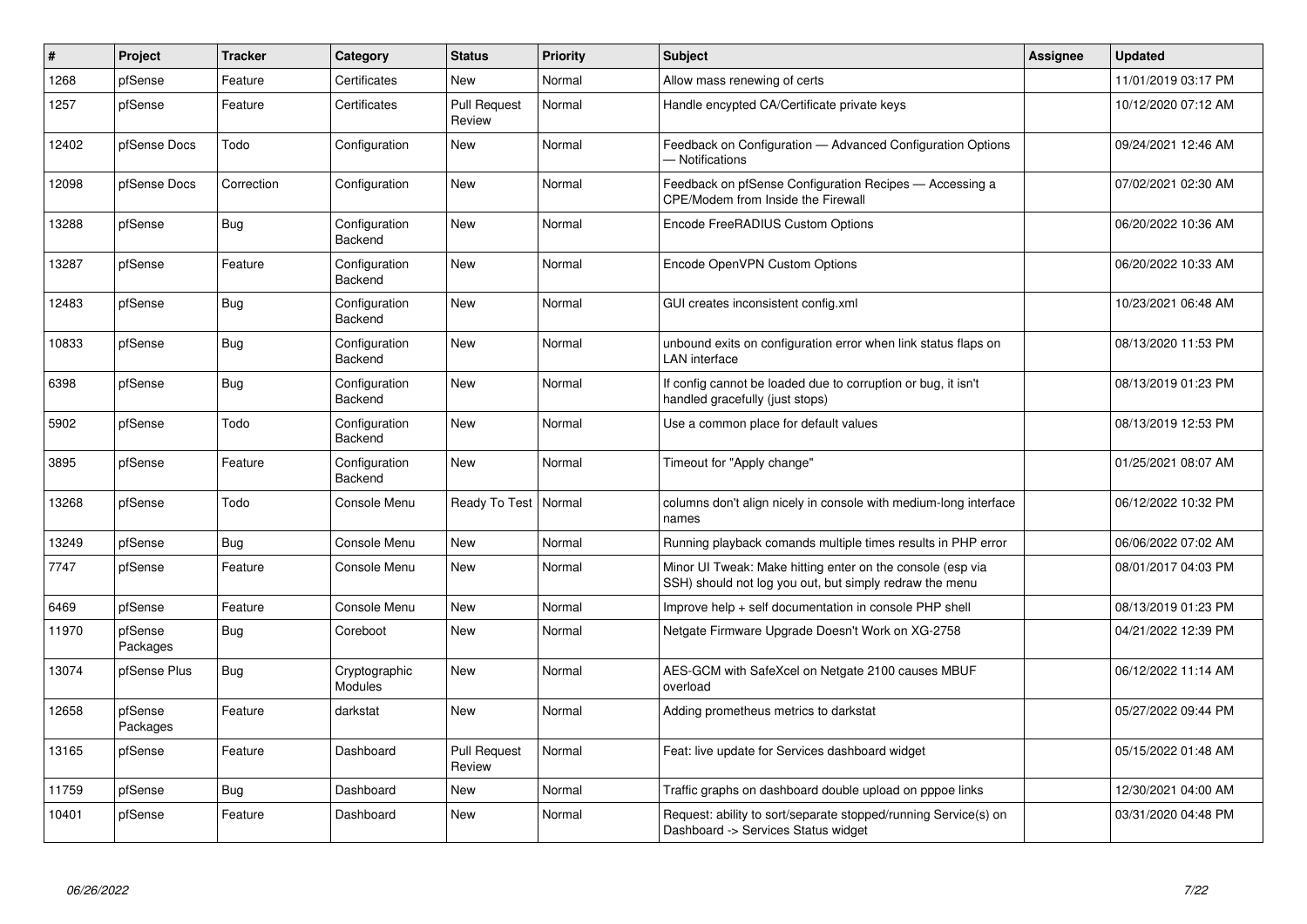| $\vert$ # | Project | <b>Tracker</b> | Category        | <b>Status</b> | <b>Priority</b> | <b>Subject</b>                                                                                     | <b>Assignee</b> | <b>Updated</b>      |
|-----------|---------|----------------|-----------------|---------------|-----------------|----------------------------------------------------------------------------------------------------|-----------------|---------------------|
| 9677      | pfSense | Bug            | Dashboard       | <b>New</b>    | Normal          | Dashboard hangs when widget needs data from a remote host<br>which is down                         |                 | 08/13/2019 09:15 AM |
| 7974      | pfSense | Feature        | Dashboard       | <b>New</b>    | Normal          | <b>ZFS RAID Monitor Not available</b>                                                              |                 | 08/20/2019 01:34 PM |
| 7182      | pfSense | Feature        | Dashboard       | <b>New</b>    | Normal          | Break up System Widget on the Dashboard                                                            |                 | 08/21/2019 08:59 AM |
| 7113      | pfSense | Bug            | Dashboard       | New           | Normal          | Interface name in Traffic Graphs                                                                   |                 | 12/31/2021 05:40 PM |
| 4646      | pfSense | Feature        | Dashboard       | New           | Normal          | Recover valuable vertical screen real estate in dashboard                                          |                 | 04/20/2015 07:46 PM |
| 2479      | pfSense | Feature        | Dashboard       | <b>New</b>    | Normal          | Allow reordering of the traffic graphs on the dashboard                                            |                 | 06/08/2012 04:13 PM |
| 7244      | pfSense | Feature        | Developer Tools | <b>New</b>    | Normal          | Publish pfsense as a Vagrant Basebox                                                               |                 | 01/29/2019 04:09 AM |
| 13273     | pfSense | <b>Bug</b>     | DHCP (IPv4)     | New           | Normal          | dholient can use conflicting recorded leases                                                       |                 | 06/14/2022 11:07 AM |
| 13256     | pfSense | Feature        | DHCP (IPv4)     | <b>New</b>    | Normal          | Better handling of duplicate IPs in static DHCP assignments                                        |                 | 06/11/2022 04:51 PM |
| 12959     | pfSense | <b>Bug</b>     | DHCP (IPv4)     | Feedback      | Normal          | dhoplease process wrongly update host file if client-hostname is<br>empty                          |                 | 03/28/2022 10:26 AM |
| 12922     | pfSense | <b>Bug</b>     | DHCP (IPv4)     | New           | Normal          | Classless static routes received on DHCP WAN can override<br>chosen default gateway                |                 | 03/28/2022 10:08 AM |
| 11927     | pfSense | Feature        | DHCP (IPv4)     | Feedback      | Normal          | Allow DHCP not to serve a gateway - small fix                                                      |                 | 01/03/2022 04:17 PM |
| 10345     | pfSense | Feature        | DHCP (IPv4)     | New           | Normal          | DHCP lease distinction between online and offline                                                  |                 | 03/16/2020 07:56 AM |
| 9732      | pfSense | Feature        | DHCP (IPv4)     | New           | Normal          | System UTC time offset in DHCP Option 2                                                            |                 | 09/06/2019 08:39 PM |
| 9343      | pfSense | Bug            | DHCP (IPv4)     | New           | Normal          | diag arp.php times out with large DHCPD leases table                                               |                 | 08/14/2019 01:19 PM |
| 9130      | pfSense | Feature        | DHCP (IPv4)     | New           | Normal          | Request ID [#INC-16195]: DHCP - PXE Boot                                                           |                 | 09/10/2020 01:39 PM |
| 8614      | pfSense | Bug            | DHCP (IPv4)     | <b>New</b>    | Normal          | Cannot remove Additional BOOTP/DHCP Options                                                        |                 | 08/21/2019 09:15 AM |
| 8330      | pfSense | Feature        | DHCP (IPv4)     | <b>New</b>    | Normal          | add options for ddns-local-address statements                                                      |                 | 04/27/2021 12:31 PM |
| 7405      | pfSense | Feature        | DHCP (IPv4)     | New           | Normal          | Ability to add dhcp host reservations from "Diagnostics -> ARP<br>table"                           |                 | 10/12/2020 08:22 AM |
| 7172      | pfSense | <b>Bug</b>     | DHCP (IPv4)     | <b>New</b>    | Normal          | Sorting by hostname in Services > DHCP Server > LAN should<br>be "natural" (alphanumeric friendly) |                 | 08/20/2019 03:47 PM |
| 6960      | pfSense | Feature        | DHCP (IPv4)     | New           | Normal          | Consider replacing ISC DHCP server with KEA DHCP                                                   |                 | 09/24/2020 01:59 PM |
| 6615      | pfSense | Feature        | DHCP (IPv4)     | <b>New</b>    | Normal          | new DHCP server option                                                                             |                 | 08/13/2019 01:39 PM |
| 6362      | pfSense | Bug            | DHCP (IPv4)     | Confirmed     | Normal          | DHCP Client ID not used                                                                            |                 | 07/09/2021 06:30 AM |
| 5080      | pfSense | Feature        | DHCP (IPv4)     | <b>New</b>    | Normal          | Settings tab under Services>DHCP Server                                                            |                 | 08/13/2019 12:53 PM |
| 4899      | pfSense | Feature        | DHCP (IPv4)     | <b>New</b>    | Normal          | Additional BOOTP/DHCP Options should allow a force option                                          |                 | 01/02/2018 02:24 PM |
| 4061      | pfSense | Bug            | DHCP (IPv4)     | Confirmed     | Normal          | dhcpd doesn't send client-hostname to peer, breaking DHCP<br>lease registrations w/HA              |                 | 02/24/2017 08:58 PM |
| 3771      | pfSense | Bug            | DHCP (IPv4)     | <b>New</b>    | Normal          | Webinterface and dhcpdcrashes with 500+ static leases                                              |                 | 08/21/2019 09:26 AM |
| 3534      | pfSense | Feature        | DHCP (IPv4)     | <b>New</b>    | Normal          | DDNS using arbitrary zone primary                                                                  |                 | 07/08/2014 11:40 AM |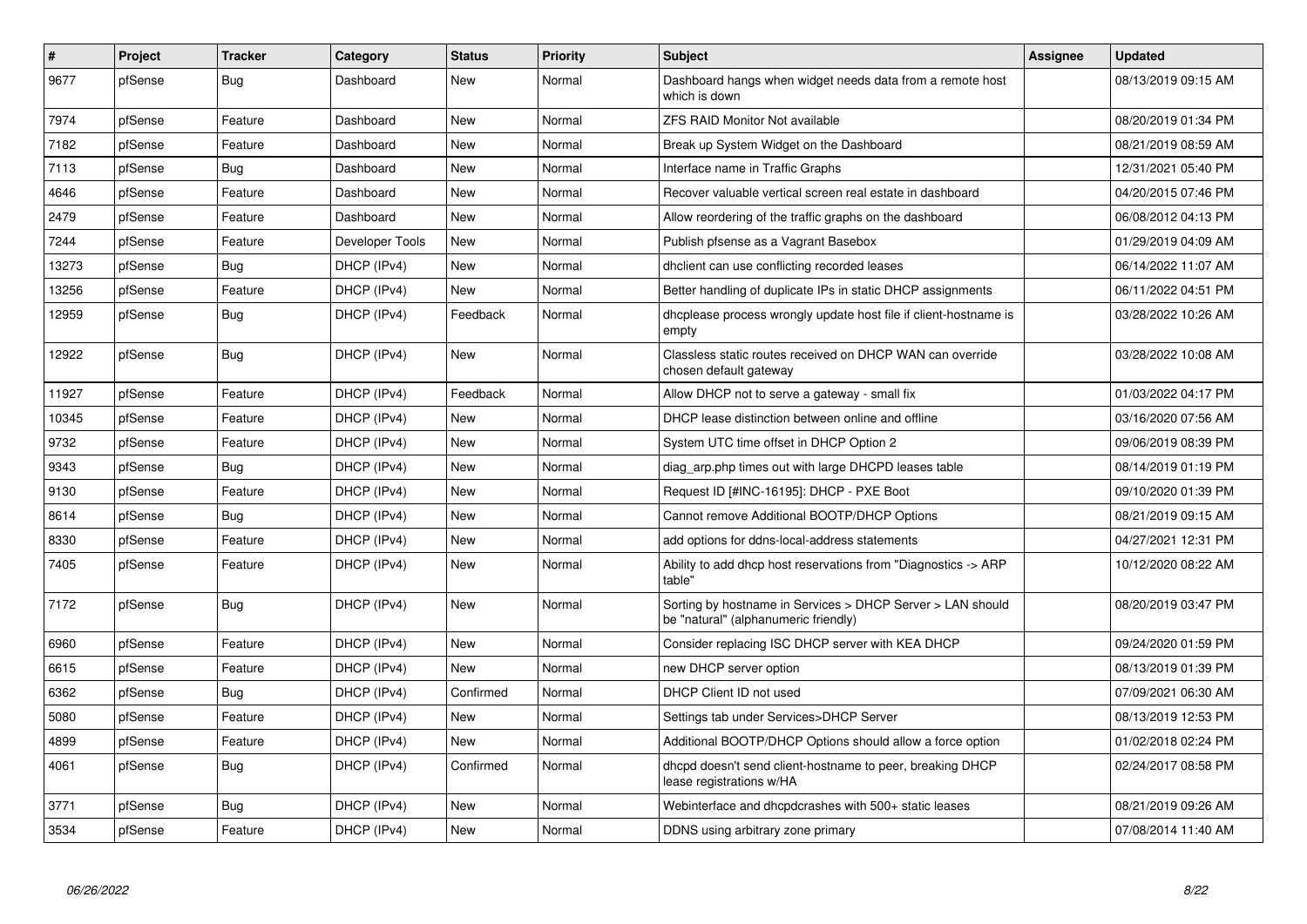| #     | Project | <b>Tracker</b> | Category          | <b>Status</b> | <b>Priority</b> | <b>Subject</b>                                                                                  | Assignee | <b>Updated</b>      |
|-------|---------|----------------|-------------------|---------------|-----------------|-------------------------------------------------------------------------------------------------|----------|---------------------|
| 3404  | pfSense | <b>Bug</b>     | DHCP (IPv4)       | New           | Normal          | DHCP Server Fails to Start on Interfaces that are Slow to Come<br><b>Online During Boot</b>     |          | 02/11/2014 05:09 PM |
| 2983  | pfSense | Feature        | DHCP (IPv4)       | New           | Normal          | DHCPD: Add vendor-class-identifier and MAC-OIDs                                                 |          | 05/29/2020 09:24 PM |
| 2774  | pfSense | Feature        | DHCP (IPv4)       | <b>New</b>    | Normal          | Extend DHCP Pools code to allow using different subnets                                         |          | 08/19/2019 10:27 AM |
| 13296 | pfSense | Feature        | DHCP (IPv6)       | New           | Normal          | Add support for DHCP6 OPTION_PD_EXCLUDE (RFC 6603)                                              |          | 06/24/2022 10:10 PM |
| 13253 | pfSense | Bug            | DHCP (IPv6)       | New           | Normal          | dhcp6c`` is not restarted when applying settings when multiple<br>WANs are configured for DHCP6 |          | 06/06/2022 02:58 PM |
| 13248 | pfSense | Regression     | DHCP (IPv6)       | New           | Normal          | IPv6 Router Advertisements runs when config.xml does not<br>contain an entry for the interface  |          | 06/05/2022 07:44 PM |
| 13237 | pfSense | Bug            | DHCP (IPv6)       | New           | Normal          | dhcp6c script cannot be executed safely                                                         |          | 06/01/2022 11:20 AM |
| 12947 | pfSense | Bug            | DHCP (IPv6)       | New           | Normal          | DHCP6 client does not take any action if the interface IPv6<br>address changes during renewal   |          | 06/19/2022 09:34 PM |
| 12823 | pfSense | Bug            | DHCP (IPv6)       | New           | Normal          | Multiple DHCP6 WAN connections PPPoE interface 'defached'<br>status                             |          | 02/18/2022 05:39 AM |
| 12581 | pfSense | Regression     | DHCP (IPv6)       | <b>New</b>    | Normal          | CARP IPv6 assigned address does not get advertised to<br>endpoints with RADV                    |          | 12/16/2021 02:34 PM |
| 10822 | pfSense | Bug            | DHCP (IPv6)       | New           | Normal          | Deprecated IPv6 prefix won't be announced as deprecated to<br>clients                           |          | 08/10/2020 09:23 AM |
| 10714 | pfSense | Bug            | DHCP (IPv6)       | New           | Normal          | radvd only gives out the prefix of the "first" IPv6 address of an<br>interface                  |          | 10/06/2020 01:03 PM |
| 9536  | pfSense | Feature        | DHCP (IPv6)       | <b>New</b>    | Normal          | Support dynamic prefix in DHCPv6 Server                                                         |          | 05/25/2022 04:27 AM |
| 7821  | pfSense | Bug            | DHCP (IPv6)       | New           | Normal          | GIF does not support broadcast                                                                  |          | 08/29/2017 10:50 AM |
| 7734  | pfSense | Bug            | DHCP (IPv6)       | New           | Normal          | Using opton ia pd0 does not renew prefix and prefix get dropped                                 |          | 07/31/2017 03:46 AM |
| 7138  | pfSense | <b>Bug</b>     | DHCP (IPv6)       | Assigned      | Normal          | Pfsense wide dhcpv6 client doesn't recognise ifid statement                                     |          | 04/21/2022 12:39 PM |
| 6691  | pfSense | <b>Bug</b>     | DHCP (IPv6)       | New           | Normal          | dhcp6c quits after only two tries if no response was received                                   |          | 12/07/2020 04:25 PM |
| 6283  | pfSense | Feature        | DHCP (IPv6)       | New           | Normal          | Register DHCPv6 leases with DNS resolver                                                        |          | 08/21/2019 10:48 AM |
| 6051  | pfSense | <b>Bug</b>     | DHCP (IPv6)       | New           | Normal          | DHCPv6 Client Failure for additional WAN Address causes<br>2-seconds-service-restart-loop       |          | 12/03/2020 01:08 AM |
| 5950  | pfSense | Feature        | DHCP (IPv6)       | <b>New</b>    | Normal          | DHCPv6 Server support for PD of PD-obtained networks                                            |          | 03/04/2016 03:04 AM |
| 3185  | pfSense | Feature        | DHCP (IPv6)       | New           | Normal          | Accommodate a DHCPv6 failover-like mechanism                                                    |          | 11/24/2017 10:44 AM |
| 12508 | pfSense | Bug            | <b>DHCP Relay</b> | <b>New</b>    | Normal          | DHCP Relay over VPN                                                                             |          | 11/06/2021 11:25 AM |
| 12120 | pfSense | Feature        | <b>DHCP Relay</b> | New           | Normal          | Permit several sets of destination DHCP servers in DHCP relay                                   |          | 07/11/2021 05:41 PM |
| 11149 | pfSense | Bug            | <b>DHCP Relay</b> | <b>New</b>    | Normal          | DHCP relay won't start with DHCP server behind gateway                                          |          | 03/22/2021 05:13 AM |
| 10715 | pfSense | Bug            | <b>DHCP Relay</b> | New           | Normal          | DHCPv6 relay always uses the "first" IPv6 address of an<br>interface                            |          | 06/29/2020 05:01 AM |
| 9680  | pfSense | Feature        | <b>DHCP Relay</b> | New           | Normal          | Seperate DHCP Server and relay per interface                                                    |          | 02/27/2020 10:47 AM |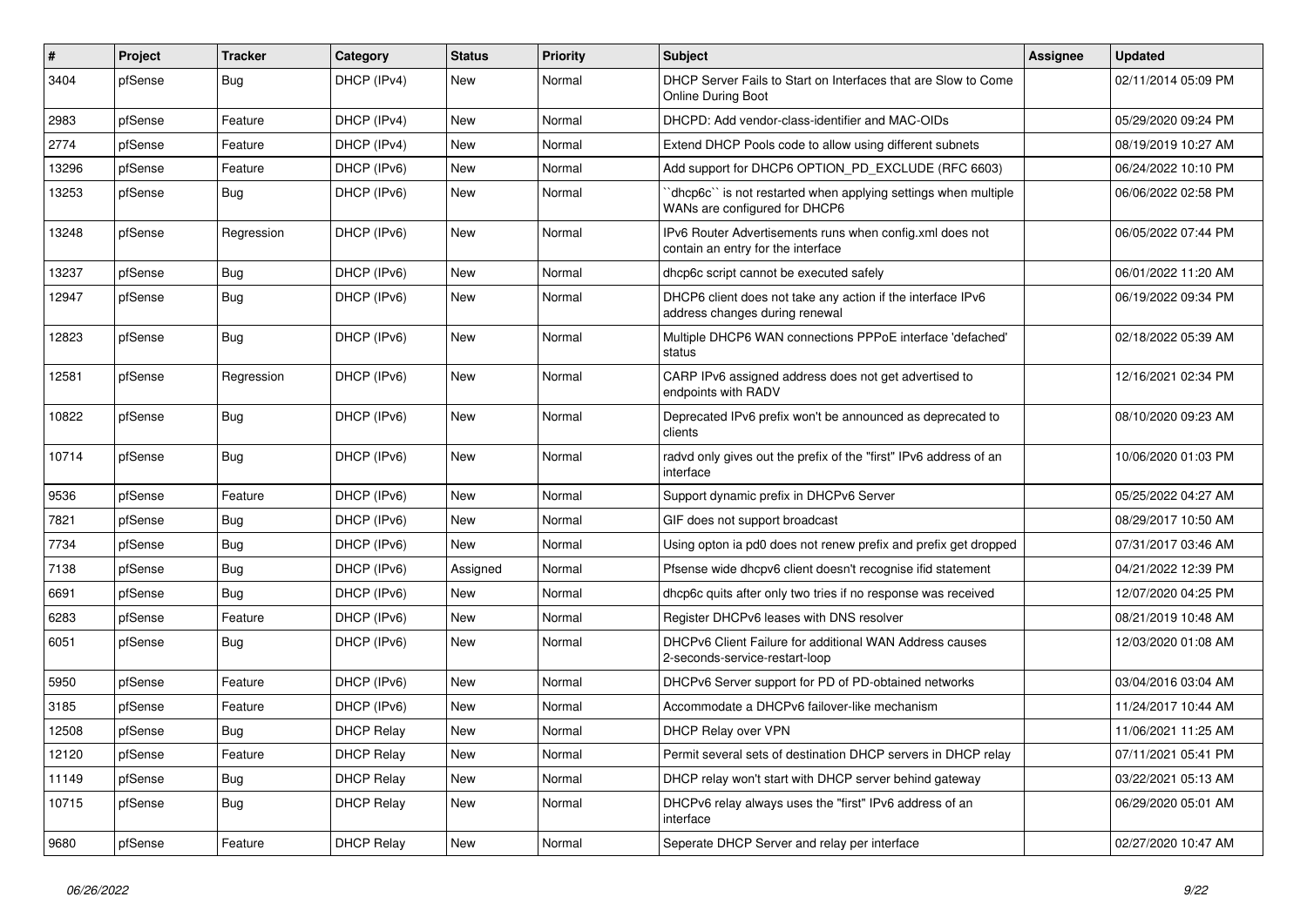| $\#$  | Project      | <b>Tracker</b>     | Category             | <b>Status</b> | <b>Priority</b> | Subject                                                                                                                          | Assignee | <b>Updated</b>      |
|-------|--------------|--------------------|----------------------|---------------|-----------------|----------------------------------------------------------------------------------------------------------------------------------|----------|---------------------|
| 4680  | pfSense      | Bug                | <b>DHCP Relay</b>    | New           | Normal          | DHCP relay does not work with DHCP server on other end of<br>OpenVPN tunnel                                                      |          | 05/05/2015 06:55 PM |
| 12791 | pfSense Docs | <b>New Content</b> | <b>Diagnostics</b>   | New           | Normal          | Diagnostic Information for Support (pfSense)                                                                                     |          | 02/13/2022 08:49 PM |
| 11856 | pfSense      | Feature            | Diagnostics          | New           | Normal          | Replace/add Alias or DNS names for known LAN addresses in<br>the State table                                                     |          | 04/27/2021 08:01 AM |
| 7590  | pfSense      | Bug                | Diagnostics          | New           | Normal          | diag_edit do not save when nothing to sae (in directory browse<br>view)                                                          |          | 05/20/2017 05:04 PM |
| 7589  | pfSense      | Bug                | Diagnostics          | New           | Normal          | diag edit.php old print info box                                                                                                 |          | 05/20/2017 05:02 PM |
| 5556  | pfSense      | Feature            | <b>Diagnostics</b>   | New           | Normal          | No error when downloading non-existing file on<br>Diagnostics/Execute                                                            |          | 08/20/2019 03:43 PM |
| 4456  | pfSense      | Feature            | Diagnostics          | <b>New</b>    | Normal          | Packet capture additional filtering options                                                                                      |          | 08/20/2019 03:30 PM |
| 3796  | pfSense      | Bug                | Diagnostics          | Confirmed     | Normal          | States summary fails and is very slow with large state tables                                                                    |          | 12/11/2021 08:03 PM |
| 1656  | pfSense      | Feature            | Diagnostics          | New           | Normal          | Teach pfctl to kill states by port number                                                                                        |          | 08/21/2019 09:55 AM |
| 12883 | pfSense Docs | Todo               | <b>DNS</b>           | New           | Normal          | Feedback on Services - DNS Resolver - Host Overrides                                                                             |          | 02/28/2022 07:54 PM |
| 12139 | pfSense      | Feature            | <b>DNS Forwarder</b> | New           | Normal          | Add support in for specifying a DNSMASQ configuration file                                                                       |          | 07/16/2021 09:45 PM |
| 2410  | pfSense      | Feature            | <b>DNS Forwarder</b> | New           | Normal          | Support name based aliasing via CNAMEs or some other<br>mechanism.                                                               |          | 12/11/2012 09:56 PM |
| 13254 | pfSense      | Bug                | <b>DNS Resolver</b>  | New           | Normal          | DNS resolver does not update "unbound.conf" file during link<br>down events                                                      |          | 06/08/2022 07:55 AM |
| 12612 | pfSense      | <b>Bug</b>         | <b>DNS Resolver</b>  | New           | Normal          | DNS Resolver is restarted during every "rc.newwanip" event                                                                       |          | 06/03/2022 07:13 AM |
| 10624 | pfSense      | Bug                | <b>DNS Resolver</b>  | New           | Normal          | Unbound configuration memory leak with python module +<br>register DHCP leases active                                            |          | 02/26/2021 10:27 AM |
| 10342 | pfSense      | <b>Bug</b>         | <b>DNS Resolver</b>  | New           | Normal          | Unbound domain overrides stop resolving periodically. They only<br>resume after the service has been restarted.                  |          | 03/13/2020 10:35 AM |
| 10143 | pfSense      | Bug                | <b>DNS Resolver</b>  | New           | Normal          | System hostname DNS entry is assigned to the wrong IP on<br>multi-wan setups                                                     |          | 12/31/2019 02:33 PM |
| 9654  | pfSense      | Bug                | <b>DNS Resolver</b>  | New           | Normal          | After reboot, the DNS resolver must be restarted before it will<br>advertise the ipv6 DNS address of the router.                 |          | 11/20/2020 03:12 AM |
| 9436  | pfSense      | Feature            | <b>DNS Resolver</b>  | <b>New</b>    | Normal          | Unbound: enable dnstap support                                                                                                   |          | 03/27/2019 07:54 PM |
| 9037  | pfSense      | Bug                | <b>DNS Resolver</b>  | New           | Normal          | Unbound not logging to syslog after reboot                                                                                       |          | 10/12/2018 05:09 AM |
| 8236  | pfSense      | Feature            | <b>DNS Resolver</b>  | New           | Normal          | Ability to configure "forward-first" and "forward-host" options for<br>more robust domain overrides in DNS Resolver              |          | 12/26/2017 01:26 AM |
| 7852  | pfSense      | Feature            | <b>DNS Resolver</b>  | New           | Normal          | Add views support to Unbound GUI                                                                                                 |          | 09/11/2017 12:26 PM |
| 7152  | pfSense      | <b>Bug</b>         | <b>DNS Resolver</b>  | New           | Normal          | Unbound / DNS Resolver issue if "Register DHCP static<br>mappings in the DNS Resolver" set before wildcard DNS custom<br>options |          | 12/18/2021 04:59 PM |
| 7096  | pfSense      | <b>Bug</b>         | <b>DNS Resolver</b>  | Feedback      | Normal          | Unbound fails to start on boot if specific network devices are<br>configured in the "Network Interfaces"                         |          | 11/22/2021 08:59 AM |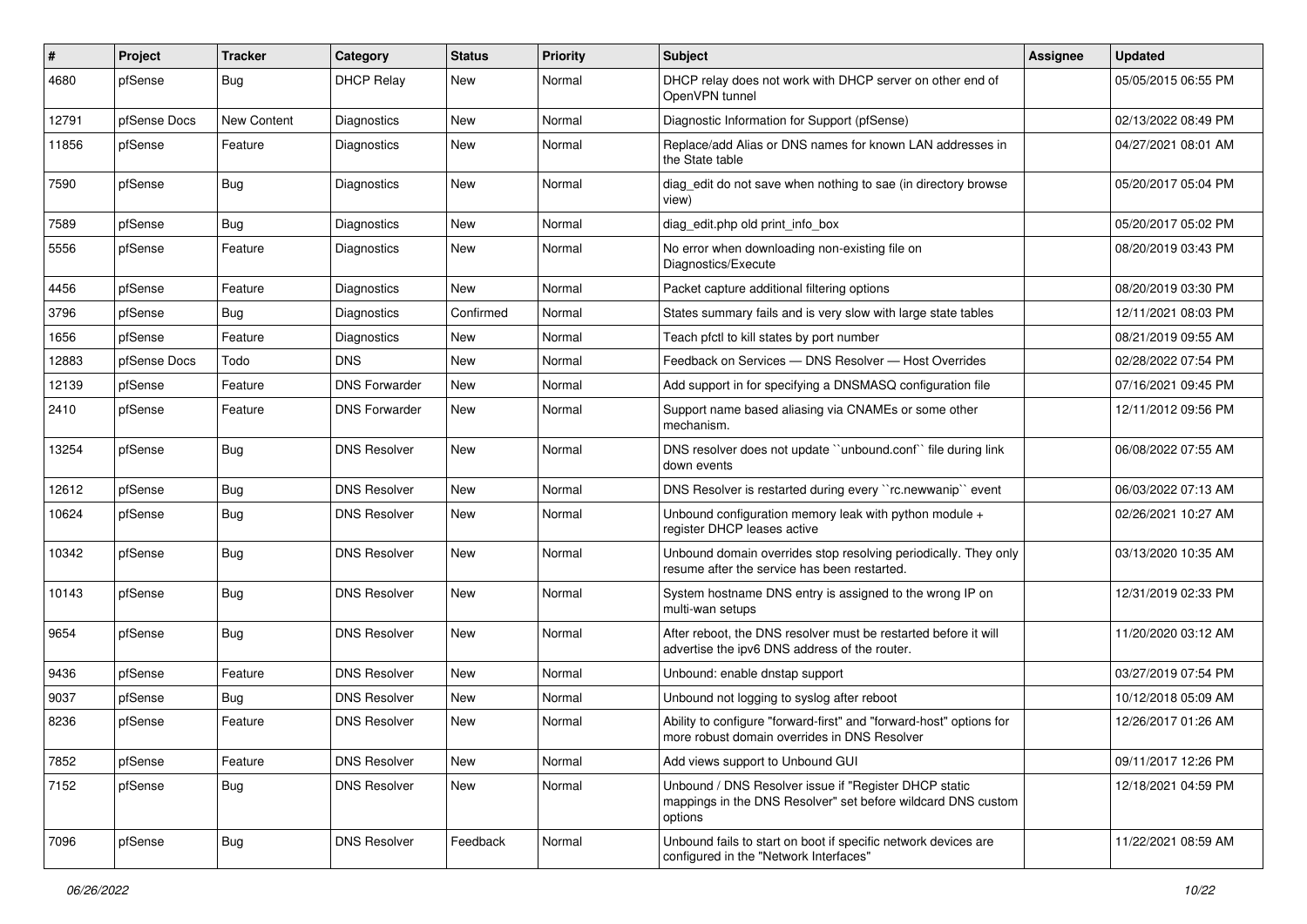| $\#$  | Project             | <b>Tracker</b> | Category              | <b>Status</b> | <b>Priority</b> | Subject                                                                                                 | Assignee | <b>Updated</b>      |
|-------|---------------------|----------------|-----------------------|---------------|-----------------|---------------------------------------------------------------------------------------------------------|----------|---------------------|
| 6103  | pfSense             | Feature        | <b>DNS Resolver</b>   | New           | Normal          | DNS Resolver Outgoing Interfaces should be able to use<br>Gateway Groups                                |          | 10/21/2019 08:02 AM |
| 4798  | pfSense             | Feature        | <b>DNS Resolver</b>   | <b>New</b>    | Normal          | Make host and domain overrides available to both DNS Resolver<br>and DNS Forwarder                      |          | 06/29/2015 02:14 AM |
| 13167 | pfSense             | Bug            | Dynamic DNS           | New           | Normal          | phpDynDNS: DigitalOcean ddns update fails (bad request,<br>invalid character '-' in request id)         |          | 06/16/2022 09:30 PM |
| 12877 | pfSense             | Bug            | Dynamic DNS           | Feedback      | Normal          | Cloudflare DynDNS fails to update more than two addresses                                               |          | 05/29/2022 06:56 PM |
| 12848 | pfSense             | Feature        | Dynamic DNS           | <b>New</b>    | Normal          | Evaluation of the DynDNS "Result Match" string                                                          |          | 02/22/2022 02:01 AM |
| 12602 | pfSense             | Feature        | Dynamic DNS           | New           | Normal          | DHCPv6 should allow DDNS Client updates for hosts                                                       |          | 12/15/2021 11:00 AM |
| 12063 | pfSense Docs        | Todo           | Dynamic DNS           | <b>New</b>    | Normal          | Feedback on Services - Dynamic DNS - Configuring RFC<br>2136 Dynamic DNS updates                        |          | 06/18/2021 06:24 PM |
| 11177 | pfSense             | <b>Bug</b>     | Dynamic DNS           | New           | Normal          | DDNSv6 not using Check IP Services                                                                      |          | 12/21/2020 05:02 AM |
| 11147 | pfSense             | Bug            | Dynamic DNS           | New           | Normal          | Domeneshop DynDNS IPv4 and IPv6                                                                         |          | 12/09/2020 11:47 PM |
| 11084 | pfSense             | Feature        | Dynamic DNS           | <b>New</b>    | Normal          | Dynamic DNS include option to specify virtual IP addresses                                              |          | 11/19/2020 01:26 PM |
| 10962 | pfSense             | Feature        | Dynamic DNS           | New           | Normal          | Add Cpanel support for Dynamic DNS Clients                                                              |          | 12/28/2020 01:56 PM |
| 10000 | pfSense             | <b>Bug</b>     | Dynamic DNS           | New           | Normal          | Azure Dynamic DNS A and AAAA Records for Apex Zone                                                      |          | 03/31/2020 09:03 AM |
| 9805  | pfSense             | Bug            | Dynamic DNS           | New           | Normal          | dynDNS cloudflare multiple entries                                                                      |          | 10/02/2019 04:51 PM |
| 9664  | pfSense             | <b>Bug</b>     | Dynamic DNS           | New           | Normal          | DynDNS and Dual-wan problem with CloudFlare (works with<br>$No-Ip)$                                     |          | 08/03/2019 10:00 AM |
| 9504  | pfSense             | Bug            | Dynamic DNS           | New           | Normal          | Multiple Dynamic DNS update notifications for the same<br>interface, not differentiated by the hostname |          | 05/07/2019 07:46 AM |
| 9063  | pfSense             | Feature        | Dynamic DNS           | <b>New</b>    | Normal          | Allow dynamic DNS client entry to specify which Check IP<br>service to use                              |          | 10/24/2018 11:53 AM |
| 8432  | pfSense             | Bug            | <b>Dynamic DNS</b>    | <b>New</b>    | Normal          | Dynamic DNS Client gives an error that it can't find IPv6 address<br>when WAN interface is a LAGG       |          | 09/17/2020 05:23 AM |
| 8406  | pfSense             | Bug            | Dynamic DNS           | <b>New</b>    | Normal          | DDNS IPV6 Cloudflare Client does not detect PPOE address                                                |          | 03/31/2018 11:56 AM |
| 7418  | pfSense             | Feature        | <b>Dynamic DNS</b>    | New           | Normal          | Dynamic dns should be sorted interface name                                                             |          | 08/21/2019 08:58 AM |
| 7292  | pfSense             | Feature        | Dynamic DNS           | New           | Normal          | DynamicDNS configuration does not sync to HA secondary                                                  |          | 02/21/2017 04:56 PM |
| 11235 | pfSense<br>Packages | Bug            | Filer                 | New           | Normal          | Filer run script when "state" unchanged                                                                 |          | 01/08/2021 07:24 AM |
| 11178 | pfSense<br>Packages | Feature        | Filer                 | New           | Normal          | Filer do not ask what to do with previous filename                                                      |          | 12/31/2020 02:45 AM |
| 10426 | pfSense<br>Packages | <b>Bug</b>     | Filer                 | Feedback      | Normal          | Filer must validate that File name is uniq                                                              |          | 04/20/2022 11:02 AM |
| 13067 | pfSense             | <b>Bug</b>     | <b>FilterDNS</b>      | New           | Normal          | filterdns resolve interval is twice the intended value                                                  |          | 04/17/2022 07:45 PM |
| 12770 | pfSense Docs        | Todo           | <b>Firewall Rules</b> | New           | Normal          | Feedback on Firewall - Configuring firewall rules                                                       |          | 06/25/2022 03:25 PM |
| 12268 | pfSense Docs        | Todo           | <b>Firewall Rules</b> | New           | Normal          | Feedback on Firewall - Aliases                                                                          |          | 08/17/2021 12:55 AM |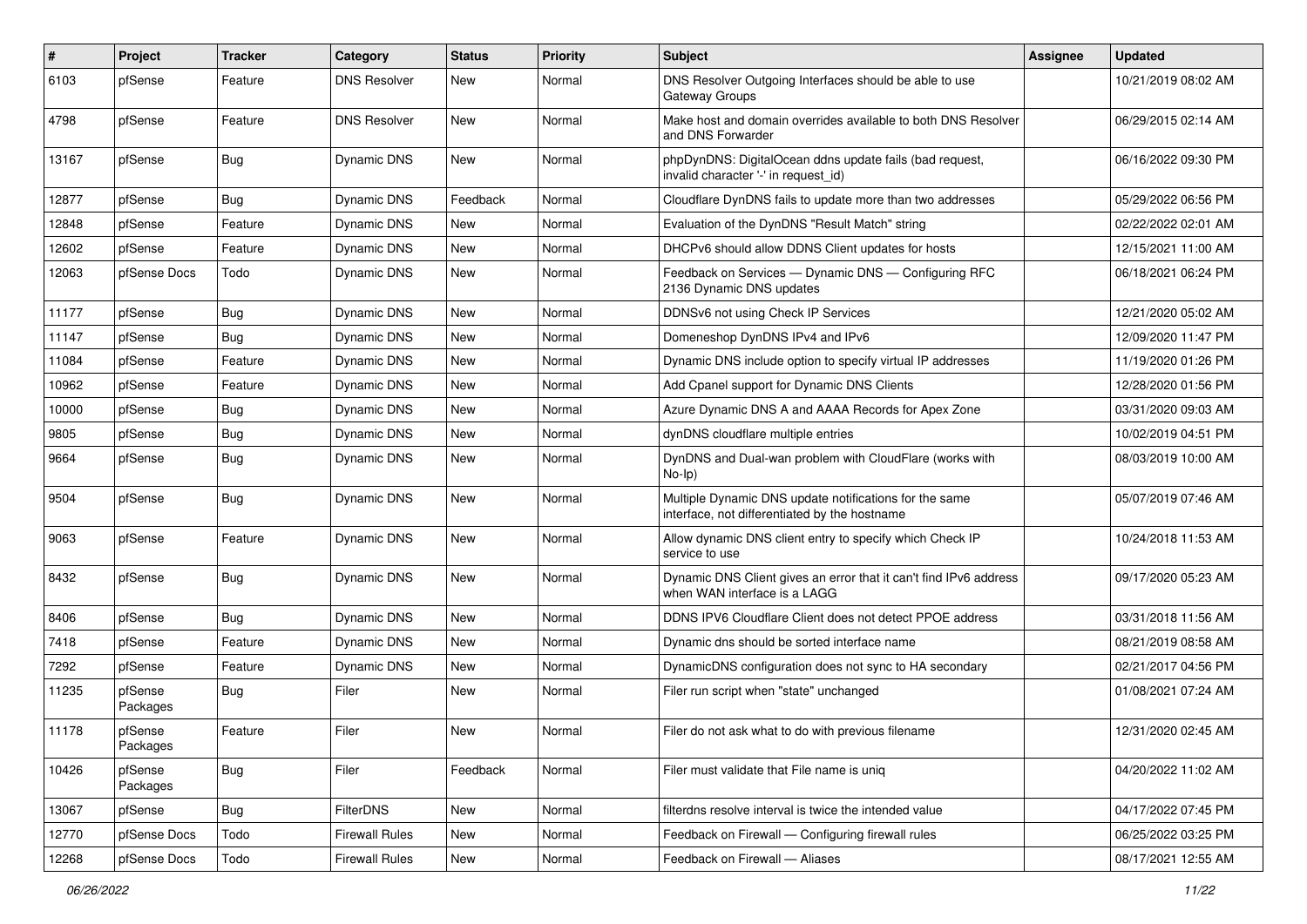| $\vert$ # | Project             | <b>Tracker</b> | Category   | <b>Status</b> | Priority | <b>Subject</b>                                                                                                                                                           | Assignee | <b>Updated</b>      |
|-----------|---------------------|----------------|------------|---------------|----------|--------------------------------------------------------------------------------------------------------------------------------------------------------------------------|----------|---------------------|
| 12740     | pfSense             | Bug            | FreeBSD    | Incomplete    | Normal   | panic: esp input cb: Unexpected address family                                                                                                                           |          | 01/27/2022 01:19 PM |
| 11184     | pfSense             | <b>Bug</b>     | FreeBSD    | <b>New</b>    | Normal   | PF: State policy cannot be configurable                                                                                                                                  |          | 02/09/2021 02:43 AM |
| 12982     | pfSense<br>Packages | Bug            | FreeRADIUS | New           | Normal   | FreeRadius RadReply table entries missing from pf                                                                                                                        |          | 06/19/2022 05:38 PM |
| 12742     | pfSense<br>Packages | Bug            | FreeRADIUS | Feedback      | Normal   | freeRADIUS virtual-server-default: modules dailycounter,<br>monthlycounter, noreset counter, expire on login in authorize<br>section prevent virtual server from loading |          | 03/01/2022 12:45 PM |
| 12286     | pfSense<br>Packages | <b>Bug</b>     | FreeRADIUS | <b>New</b>    | Normal   | Add support for ntlm auth in LDAP                                                                                                                                        |          | 08/20/2021 08:27 AM |
| 12126     | pfSense<br>Packages | <b>Bug</b>     | FreeRADIUS | New           | Normal   | freeradius3 0.15.7 31                                                                                                                                                    |          | 10/11/2021 08:21 AM |
| 11980     | pfSense<br>Packages | <b>Bug</b>     | FreeRADIUS | Feedback      | Normal   | EAP does not work with SQL backend                                                                                                                                       |          | 07/21/2021 07:24 AM |
| 11802     | pfSense<br>Packages | Bug            | FreeRADIUS | <b>New</b>    | Normal   | FreeRADIUS sync                                                                                                                                                          |          | 05/10/2021 04:18 AM |
| 11138     | pfSense<br>Packages | Feature        | FreeRADIUS | <b>New</b>    | Normal   | new WebGUI checkboxes needed                                                                                                                                             |          | 12/07/2020 08:28 AM |
| 10695     | pfSense<br>Packages | Bug            | FreeRADIUS | New           | Normal   | FreeRadius Accounting skipping MBs after reboot due to power<br>down                                                                                                     |          | 06/24/2020 04:49 AM |
| 10297     | pfSense<br>Packages | Feature        | FreeRADIUS | Assigned      | Normal   | IPv6 user attributes                                                                                                                                                     |          | 04/21/2022 12:39 PM |
| 9704      | pfSense<br>Packages | Feature        | FreeRADIUS | New           | Normal   | Enable filter_username                                                                                                                                                   |          | 08/27/2019 12:07 PM |
| 8836      | pfSense<br>Packages | Feature        | FreeRADIUS | <b>New</b>    | Normal   | Define Idap group vlan assignment in users file                                                                                                                          |          | 08/26/2018 07:53 AM |
| 8769      | pfSense<br>Packages | Feature        | FreeRADIUS | New           | Normal   | Allow FreeRADIUS users to change their own Passwords and<br>Pins                                                                                                         |          | 10/11/2018 11:34 AM |
| 8589      | pfSense<br>Packages | <b>Bug</b>     | FreeRADIUS | <b>New</b>    | Normal   | FreeRadius 0.15.5 2 ignoring tunnelled-reply=no                                                                                                                          |          | 02/18/2019 03:40 PM |
| 8264      | pfSense<br>Packages | Bug            | FreeRADIUS | <b>New</b>    | Normal   | Radiusd restart on WAN change results in freeradius not running<br>(and possible solution)                                                                               |          | 04/21/2022 12:39 PM |
| 8251      | pfSense<br>Packages | Bug            | FreeRADIUS | Feedback      | Normal   | Captiveportal + FreeRadius "Last activity" resets to Session start                                                                                                       |          | 08/13/2019 11:10 AM |
| 8224      | pfSense<br>Packages | Feature        | FreeRADIUS | New           | Normal   | Add "OU" field to FreeRADIUS page                                                                                                                                        |          | 02/21/2018 12:53 AM |
| 8031      | pfSense<br>Packages | Feature        | FreeRADIUS | New           | Normal   | FreeRADIUS copy entry function                                                                                                                                           |          | 08/16/2019 01:01 PM |
| 7403      | pfSense<br>Packages | Bug            | FreeRADIUS | <b>New</b>    | Normal   | Captive Portal + freeradius2 + MySQL problems with German<br>Umlaut                                                                                                      |          | 03/17/2017 09:12 AM |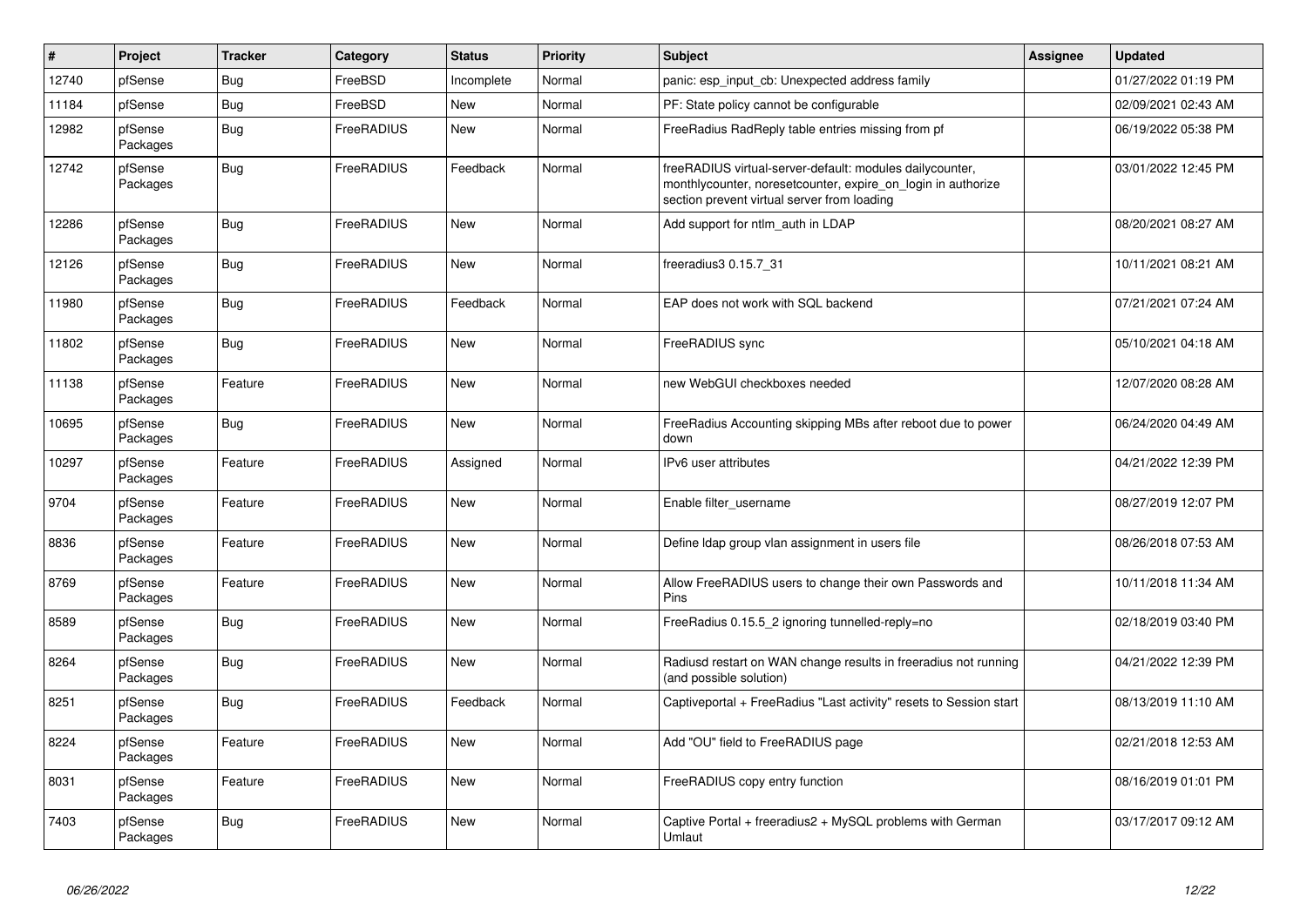| $\vert$ # | Project             | <b>Tracker</b> | Category              | <b>Status</b>                 | <b>Priority</b> | <b>Subject</b>                                                                                                                                              | Assignee | <b>Updated</b>      |
|-----------|---------------------|----------------|-----------------------|-------------------------------|-----------------|-------------------------------------------------------------------------------------------------------------------------------------------------------------|----------|---------------------|
| 4506      | pfSense<br>Packages | Feature        | FreeRADIUS            | New                           | Normal          | FreeRADIUS groups/hunt groups                                                                                                                               |          | 03/10/2015 08:51 PM |
| 12951     | pfSense<br>Packages | <b>Bug</b>     | <b>FRR</b>            | Feedback                      | Normal          | FRR cannot remove IPv6 routes                                                                                                                               |          | 03/22/2022 09:24 PM |
| 12889     | pfSense<br>Packages | Feature        | <b>FRR</b>            | New                           | Normal          | FRR GUI add set ipv6 next-hop global                                                                                                                        |          | 03/02/2022 06:10 AM |
| 12751     | pfSense<br>Packages | Bug            | FRR                   | New                           | Normal          | Improve FRR route restoration after gateway events                                                                                                          |          | 02/06/2022 11:07 PM |
| 12084     | pfSense<br>Packages | Bug            | <b>FRR</b>            | <b>New</b>                    | Normal          | libfrr.so.0 error on SG-1100                                                                                                                                |          | 06/26/2021 08:22 AM |
| 11963     | pfSense<br>Packages | Feature        | <b>FRR</b>            | <b>New</b>                    | Normal          | Dynamically change OSPF interface costs on selected interfaces<br>on CARP event                                                                             |          | 05/26/2021 04:13 AM |
| 11841     | pfSense<br>Packages | Bug            | <b>FRR</b>            | New                           | Normal          | FRR access lists default bahavior changed to permit by default                                                                                              |          | 04/22/2021 09:52 AM |
| 11835     | pfSense<br>Packages | Bug            | <b>FRR</b>            | New                           | Normal          | FRR OSPF redistributed connected routes disappearing                                                                                                        |          | 04/22/2021 07:11 AM |
| 11823     | pfSense<br>Packages | Feature        | <b>FRR</b>            | <b>New</b>                    | Normal          | Route handling enhancements                                                                                                                                 |          | 04/19/2021 06:23 PM |
| 11703     | pfSense<br>Packages | Feature        | <b>FRR</b>            | New                           | Normal          | add Krill and Routinator support BGP RPKI                                                                                                                   |          | 03/18/2021 07:47 PM |
| 11377     | pfSense<br>Packages | <b>Bug</b>     | <b>FRR</b>            | <b>Pull Request</b><br>Review | Normal          | <b>FRR</b> deinstall                                                                                                                                        |          | 03/10/2021 08:21 AM |
| 10935     | pfSense<br>Packages | <b>Bug</b>     | <b>FRR</b>            | New                           | Normal          | FRR 0.6.7-6 - BGPD service recycled IPv6 without Route Map                                                                                                  |          | 12/30/2020 05:00 PM |
| 10516     | pfSense<br>Packages | Bug            | <b>FRR</b>            | New                           | Normal          | <b>FRR Access list</b>                                                                                                                                      |          | 12/06/2020 11:02 PM |
| 10503     | pfSense<br>Packages | <b>Bug</b>     | <b>FRR</b>            | <b>New</b>                    | Normal          | Flapping any GW in multi-WAN influences restating all IPsec<br>tunnels in FRR which leads to dropping all IPsec VTI static<br>routes and related BGP issues |          | 05/08/2020 07:51 PM |
| 13295     | pfSense             | <b>Bug</b>     | Gateway<br>Monitoring | <b>Pull Request</b><br>Review | Normal          | Incorrect function parameters for "get_dpinger_status()" call in<br>`qwlb.inc`                                                                              |          | 06/24/2022 07:25 AM |
| 13242     | pfSense             | Feature        | Gateway<br>Monitoring | New                           | Normal          | Enhancements to static route creation/deletion for dpinger<br>monitor IPs                                                                                   |          | 06/03/2022 11:20 AM |
| 13076     | pfSense             | Bug            | Gateway<br>Monitoring | New                           | Normal          | Marking a gateway as down does not affect IPsec entries using<br>gateway groups                                                                             |          | 06/03/2022 10:32 AM |
| 11960     | pfSense             | <b>Bug</b>     | Gateway<br>Monitoring | Feedback                      | Normal          | Gateway Monitoring Traffic Goes Out Default Gateway                                                                                                         |          | 12/20/2021 05:43 AM |
| 7671      | pfSense             | Feature        | Gateway<br>Monitoring | New                           | Normal          | Gateway Monitoring Via Custom Script or Telnet.                                                                                                             |          | 09/18/2020 02:59 PM |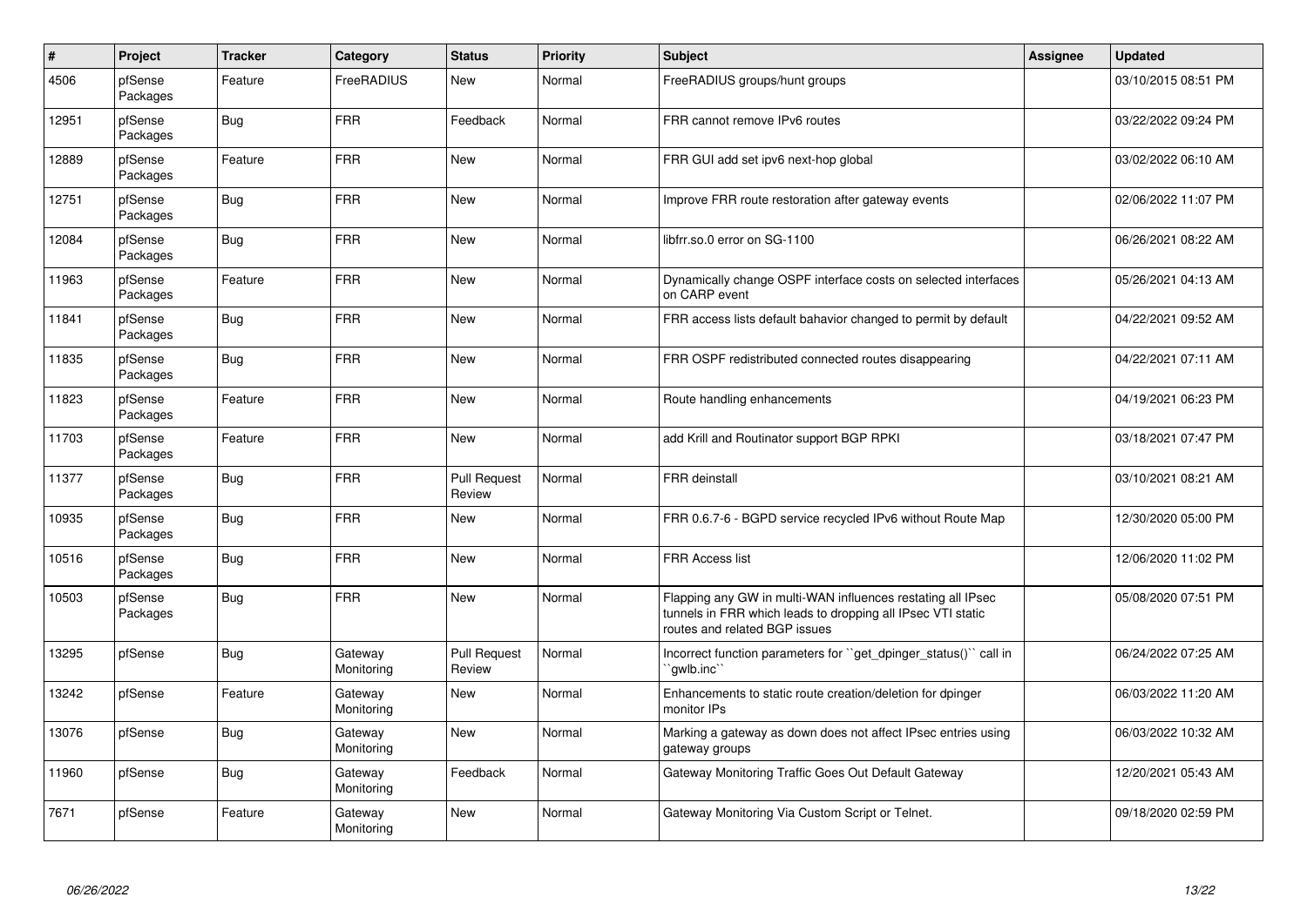| ∦     | Project             | <b>Tracker</b> | Category | <b>Status</b> | <b>Priority</b> | <b>Subject</b>                                                                             | <b>Assignee</b> | <b>Updated</b>      |
|-------|---------------------|----------------|----------|---------------|-----------------|--------------------------------------------------------------------------------------------|-----------------|---------------------|
| 12857 | pfSense             | Bug            | Gateways | New           | Normal          | Firewall gateway goes away when making changes to Bridge0<br>device                        |                 | 02/27/2022 11:20 AM |
| 12764 | pfSense             | Bug            | Gateways | New           | Normal          | VTI gateway status is pending after assigning the VTI interface                            |                 | 02/07/2022 05:41 AM |
| 12077 | pfSense             | Feature        | Gateways | New           | Normal          | Allow stick-connections per gateway group                                                  |                 | 06/24/2021 08:45 AM |
| 9650  | pfSense             | Bug            | Gateways | New           | Normal          | IPv6 connection drops (ir-)regular on Kabelvodafone (German<br>cable ISP)                  |                 | 07/27/2019 07:14 AM |
| 8343  | pfSense             | Bug            | Gateways | New           | Normal          | Gateway Routes (Default Routes) not removed in Kernel when<br>removed from GUI             |                 | 05/14/2020 01:22 AM |
| 12570 | pfSense Docs        | Correction     | General  | <b>New</b>    | Normal          | Active appliance list missing 6100                                                         |                 | 12/06/2021 11:41 AM |
| 13022 | pfSense<br>Packages | <b>Bug</b>     | haproxy  | Feedback      | Normal          | HAProxy - Sub Frontends ignore Client verification CA<br>certificates                      |                 | 04/06/2022 12:55 PM |
| 12465 | pfSense<br>Packages | Feature        | haproxy  | New           | Normal          | Add forwardfor advanced usecases                                                           |                 | 10/16/2021 07:35 PM |
| 12427 | pfSense<br>Packages | Todo           | haproxy  | <b>New</b>    | Normal          | ha-proxy: action order in the GUI is not keeped in the resulting<br>ha-proxy configuration |                 | 10/06/2021 07:02 AM |
| 11036 | pfSense<br>Packages | <b>Bug</b>     | haproxy  | New           | Normal          | <b>HAproxy ACL</b>                                                                         |                 | 02/11/2022 11:27 AM |
| 10936 | pfSense<br>Packages | Bug            | haproxy  | Feedback      | Normal          | both haproxy/haproxy-devel non-existent option lb-agent-chk                                |                 | 04/21/2022 12:40 PM |
| 9599  | pfSense<br>Packages | Feature        | haproxy  | <b>New</b>    | Normal          | Support for "peers" in HAproxy                                                             |                 | 06/25/2019 01:47 AM |
| 9500  | pfSense<br>Packages | <b>Bug</b>     | haproxy  | New           | Normal          | HAproxy does not delete non-applicable action config                                       |                 | 01/18/2022 06:28 AM |
| 9261  | pfSense<br>Packages | Bug            | haproxy  | New           | Normal          | haproxy GUI failure                                                                        |                 | 01/08/2019 12:41 PM |
| 9077  | pfSense<br>Packages | Feature        | haproxy  | New           | Normal          | haproxy UI: Add seperator lines                                                            |                 | 10/29/2018 06:06 AM |
| 8982  | pfSense<br>Packages | Feature        | haproxy  | New           | Normal          | HAproxy ACL support for map in configuration UI                                            |                 | 06/25/2019 01:49 AM |
| 8902  | pfSense<br>Packages | <b>Bug</b>     | haproxy  | New           | Normal          | HAproxy package not use custom DNS for lookup on apply new<br>config                       |                 | 09/16/2018 08:16 AM |
| 8869  | pfSense<br>Packages | Feature        | haproxy  | New           | Normal          | HAproxy should use RFC 7919 DH parameter files                                             |                 | 10/17/2018 10:46 AM |
| 8232  | pfSense<br>Packages | Feature        | haproxy  | New           | Normal          | different ssl options based on the sni name                                                |                 | 01/30/2019 10:36 AM |
| 8213  | pfSense<br>Packages | <b>Bug</b>     | haproxy  | New           | Normal          | acl src file not populated from alias                                                      |                 | 12/21/2017 02:02 PM |
| 8121  | pfSense<br>Packages | Feature        | haproxy  | New           | Normal          | haproxy, allow to generate backends even they don't seem to be<br>used                     |                 | 11/23/2017 04:04 AM |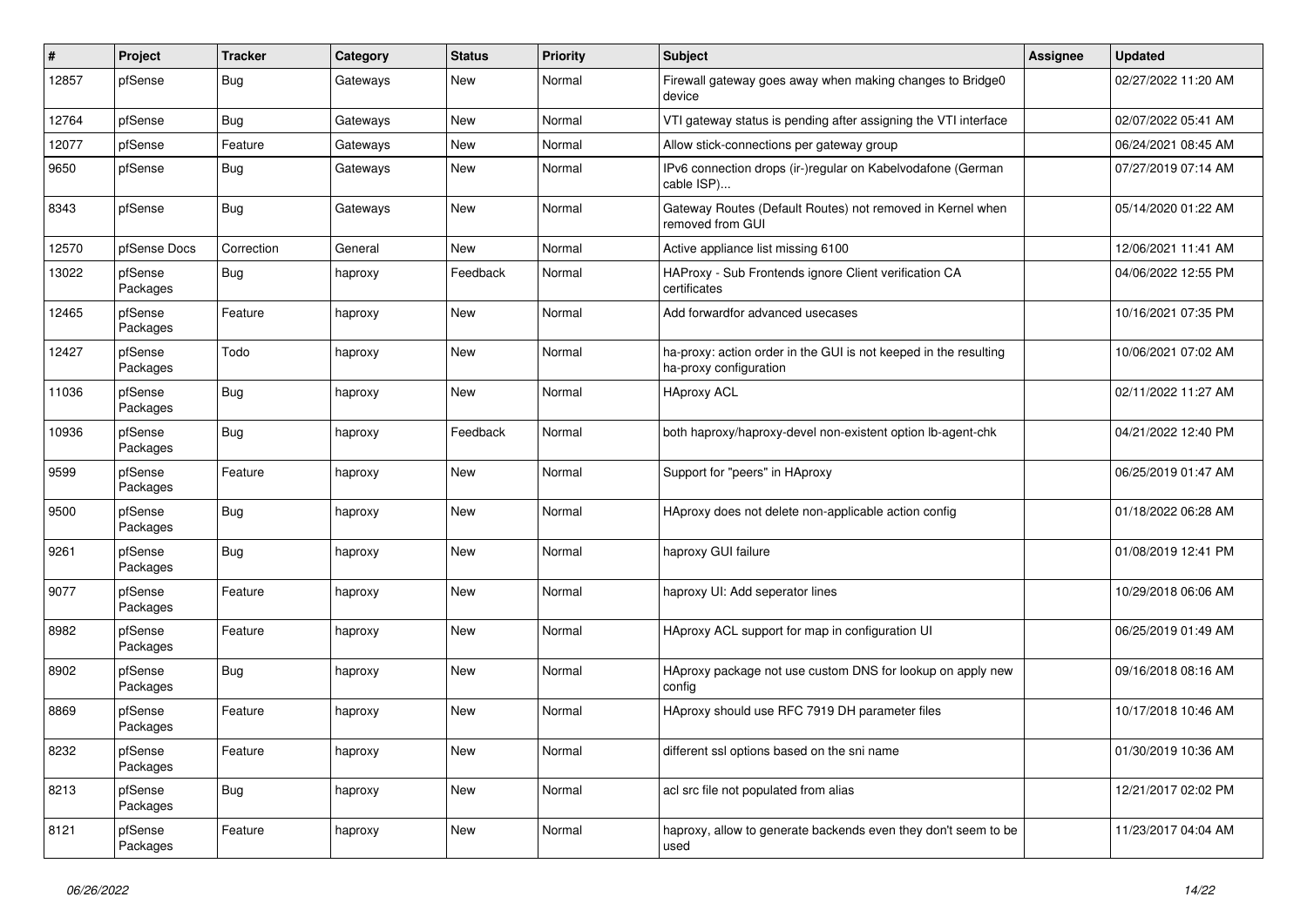| ∦     | <b>Project</b>      | <b>Tracker</b> | Category                      | <b>Status</b> | <b>Priority</b> | Subject                                                                                             | <b>Assignee</b> | <b>Updated</b>      |
|-------|---------------------|----------------|-------------------------------|---------------|-----------------|-----------------------------------------------------------------------------------------------------|-----------------|---------------------|
| 7686  | pfSense<br>Packages | Feature        | haproxy                       | New           | Normal          | Add option in HAProxy to configure SSL defaults based on the<br>Mozilla SSL Configuration Generator |                 | 08/16/2019 01:09 PM |
| 7462  | pfSense<br>Packages | Bug            | haproxy                       | New           | Normal          | HAproxy not rebinding properly after WAN DHCP IP change                                             |                 | 01/11/2018 09:15 AM |
| 7039  | pfSense<br>Packages | Bug            | haproxy                       | Feedback      | Normal          | HAProxy backend configuration does not handle intermediate<br>CAs properly                          |                 | 04/21/2022 12:40 PM |
| 6861  | pfSense<br>Packages | Bug            | haproxy                       | New           | Normal          | Ha-Proxy duplicated backend used in place of original backend                                       |                 | 02/18/2019 05:30 PM |
| 6784  | pfSense<br>Packages | Bug            | haproxy                       | New           | Normal          | HAProxy version .48 will not use URL Table Alias for front end<br>listener                          |                 | 02/18/2019 05:32 PM |
| 12861 | pfSense Docs        | Correction     | Hardware                      | New           | Normal          | pfSense hardware tuning guide references obsolete interface<br>loader variable & buffer limits      |                 | 02/23/2022 05:31 PM |
| 12659 | pfSense Docs        | Todo           | Hardware                      | New           | Normal          | Feedback on Hardware - Hardware Tuning and<br>Troubleshooting - Flow Control for ix                 |                 | 01/16/2022 10:22 AM |
| 12597 | pfSense Docs        | New Content    | Hardware                      | New           | Normal          | How to reset IPMI settings and password for Netgate appliances                                      |                 | 05/07/2022 12:33 PM |
| 12461 | pfSense Docs        | Todo           | Hardware                      | <b>New</b>    | Normal          | Improve macOS Serial Command Instructions                                                           |                 | 10/15/2021 03:47 PM |
| 12237 | pfSense Docs        | Todo           | Hardware                      | <b>New</b>    | Normal          | Feedback on Hardware - Hardware Tuning and<br>Troubleshooting                                       |                 | 08/10/2021 03:13 AM |
| 13206 | pfSense Plus        | <b>Bug</b>     | Hardware / Drivers            | <b>New</b>    | Normal          | SG-3100 LED GPIO hangs                                                                              |                 | 06/11/2022 07:01 PM |
| 13003 | pfSense             | Bug            | Hardware / Drivers            | New           | Normal          | Malicious Driver Detection event on ixl driver                                                      |                 | 06/25/2022 05:00 PM |
| 12821 | pfSense             | Regression     | Hardware / Drivers            | Confirmed     | Normal          | Intel e1000 driver (em & igb) cannot pass VLAN0 tagged<br>packets                                   |                 | 06/05/2022 08:23 AM |
| 12534 | pfSense Plus        | Feature        | Hardware / Drivers            | New           | Normal          | Generate a ISO Image for Remote Restore of pfSense Plus on<br>the XG-1537 and 1541 units with IPMI  |                 | 05/30/2022 10:28 AM |
| 12300 | pfSense             | Feature        | Hardware / Drivers            | New           | Normal          | Add Aquantia Atlantic driver to pfsense                                                             |                 | 09/14/2021 06:49 AM |
| 11876 | pfSense             | Feature        | Hardware / Drivers            | New           | Normal          | OpenSSL does not use QAT acceleration on pfSense Plus<br>21.02-RELEASE-p1 or 21.05-DEVELOPMENT      |                 | 05/03/2021 08:02 AM |
| 11770 | pfSense Plus        | Bug            | Hardware / Drivers            | New           | Normal          | Pantech UML295 USB Modem No Longer Functional                                                       |                 | 04/01/2021 11:28 AM |
| 11732 | pfSense Plus        | Feature        | Hardware / Drivers            | <b>New</b>    | Normal          | Add VXLAN Support to pfSense Plus                                                                   |                 | 03/15/2022 02:35 AM |
| 11731 | pfSense             | <b>Bug</b>     | Hardware / Drivers            | New           | Normal          | Missing support for Realtek USB NICs                                                                |                 | 03/30/2021 04:32 AM |
| 10805 | pfSense             | Feature        | Hardware / Drivers            | <b>New</b>    | Normal          | Intel QAT (QuickAssist) encryption support for PfSense                                              |                 | 07/31/2020 03:13 PM |
| 10621 | pfSense             | Feature        | Hardware / Drivers   Feedback |               | Normal          | Update system.inc/system_identify_specific_platform() update to<br>accommodate AWS, Azure and GCP   |                 | 06/02/2020 03:16 PM |
| 10584 | pfSense             | Bug            | Hardware / Drivers            | New           | Normal          | SG-3100 with M.2: shutdown instead of reboot                                                        |                 | 07/21/2020 03:08 AM |
| 10577 | pfSense             | <b>Bug</b>     | Hardware / Drivers            | Feedback      | Normal          | intel x553 (c3000 chipset) loading x520 driver                                                      |                 | 05/28/2020 03:59 AM |
| 9800  | pfSense             | Feature        | Hardware / Drivers            | New           | Normal          | Add toggle for net.isr.dispatch=deferred in GUI                                                     |                 | 09/29/2019 06:18 AM |
| 9094  | pfSense             | <b>Bug</b>     | Hardware / Drivers            | Assigned      | Normal          | MBT console settings are not forced to video console                                                |                 | 11/07/2018 10:23 AM |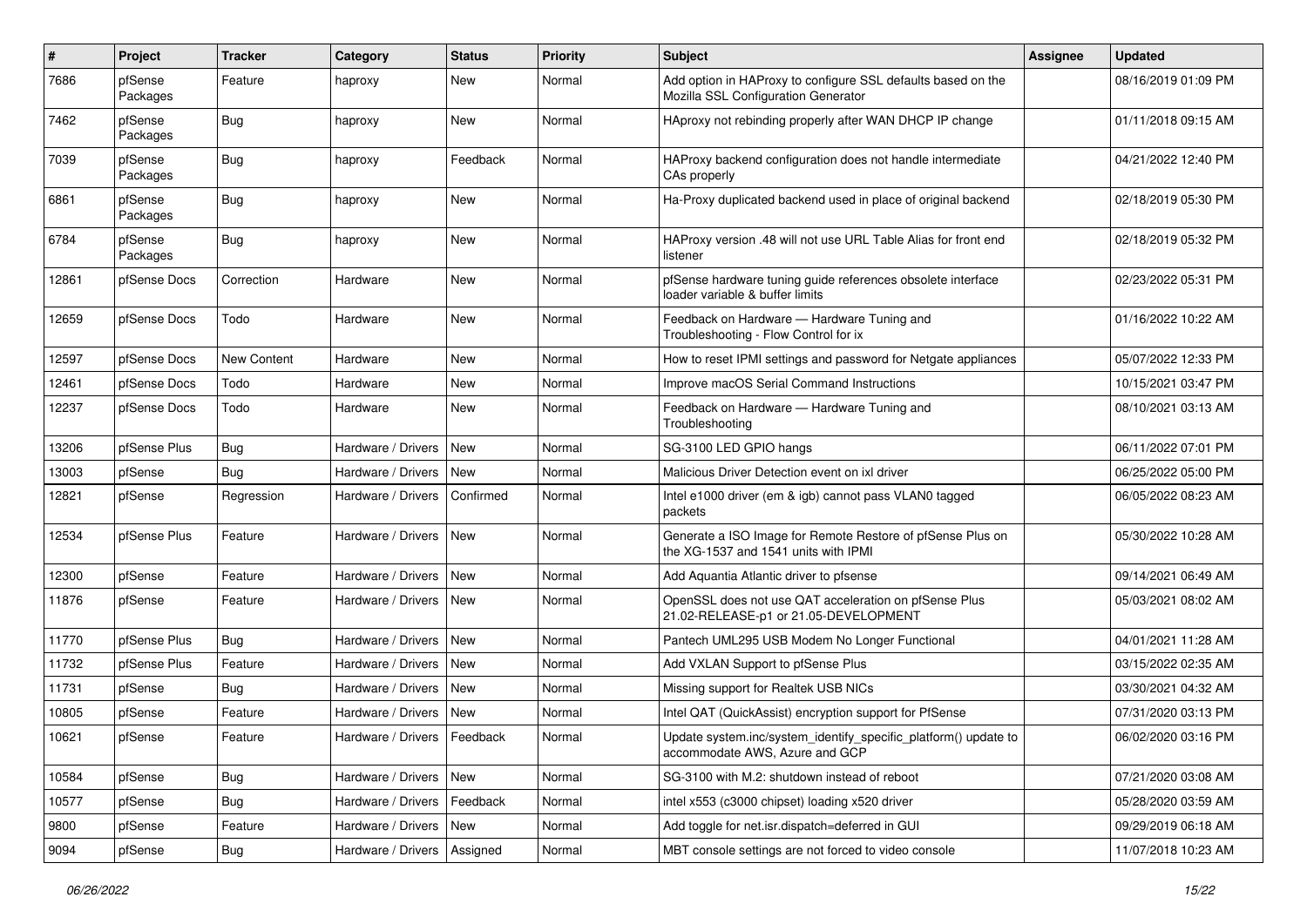| $\#$  | Project      | <b>Tracker</b>     | Category                 | <b>Status</b> | Priority | <b>Subject</b>                                                                                                          | <b>Assignee</b> | <b>Updated</b>      |
|-------|--------------|--------------------|--------------------------|---------------|----------|-------------------------------------------------------------------------------------------------------------------------|-----------------|---------------------|
| 7720  | pfSense      | Feature            | Hardware / Drivers       | New           | Normal   | Add general watchdog kernel modules (like ichwd) and<br>watchdogd support in the GUI.                                   |                 | 08/19/2019 01:20 PM |
| 6574  | pfSense      | Feature            | Hardware / Drivers       | New           | Normal   | Support USB RNDIS network interfaces                                                                                    |                 | 08/20/2019 08:46 AM |
| 12411 | pfSense Docs | Todo               | <b>High Availability</b> | <b>New</b>    | Normal   | Feedback on High Availability - pfSense XML-RPC Config<br><b>Sync Overview</b>                                          |                 | 09/29/2021 10:39 AM |
| 11739 | pfSense Docs | New Content        | <b>High Availability</b> | New           | Normal   | Manual Outbound NAT rules in HA setup                                                                                   |                 | 07/09/2021 08:26 AM |
| 11714 | pfSense Docs | <b>New Content</b> | <b>High Availability</b> | <b>New</b>    | Normal   | Feedback on Troubleshooting - Troubleshooting High<br>Availability DHCP Failover                                        |                 | 03/21/2021 05:58 PM |
| 13277 | pfSense      | Bug                | <b>IGMP Proxy</b>        | <b>New</b>    | Normal   | IGMP Proxy webConfigurator Page Always Produces Error                                                                   |                 | 06/16/2022 07:50 PM |
| 13276 | pfSense      | Bug                | <b>IGMP Proxy</b>        | <b>New</b>    | Normal   | IGMP Proxy Error Message for Logging Links to System Log<br>Instead of Routing Log                                      |                 | 06/16/2022 07:48 PM |
| 11954 | pfSense      | Feature            | <b>IGMP Proxy</b>        | New           | Normal   | <b>Multicast limits</b>                                                                                                 |                 | 05/25/2021 12:36 AM |
| 11953 | pfSense      | Bug                | <b>IGMP Proxy</b>        | New           | Normal   | XG-1541 crashes when igmpproxy is enabled and network<br>interfaces status change                                       |                 | 05/24/2021 04:55 PM |
| 10150 | pfSense      | Bug                | <b>IGMP Proxy</b>        | <b>New</b>    | Normal   | IGMP Proxy does not scale to hundreds of streams                                                                        |                 | 01/03/2020 02:56 AM |
| 9338  | pfSense      | Bug                | <b>IGMP Proxy</b>        | <b>New</b>    | Normal   | igmpproxy ignoring downstream vlan interface                                                                            |                 | 02/22/2019 03:48 AM |
| 8711  | pfSense      | Bug                | <b>IGMP Proxy</b>        | <b>New</b>    | Normal   | igmpproxy with PPPoE Interfaces                                                                                         |                 | 07/28/2018 09:21 AM |
| 3862  | pfSense      | Feature            | <b>IGMP Proxy</b>        | New           | Normal   | Allow configuration of IGMP proxy's 'quickleave' parameter from<br>the web interface                                    |                 | 04/05/2016 03:24 AM |
| 3382  | pfSense      | Bug                | <b>IGMP Proxy</b>        | <b>New</b>    | Normal   | IGMPPROXY fails with more than 32 interfaces                                                                            |                 | 07/12/2016 11:01 PM |
| 12974 | pfSense Plus | <b>Bug</b>         | Installer                | <b>New</b>    | Normal   | Typing anything into 1100/2100 recovery installer causes<br>process to stop                                             |                 | 06/05/2022 04:10 PM |
| 12960 | pfSense      | Bug                | Installer                | New           | Normal   | VGA installer image defaults to serial console, serial console is<br>default in GUI settings                            |                 | 05/10/2022 03:19 PM |
| 12367 | pfSense      | Todo               | Installer                | <b>New</b>    | Normal   | ZFS: Do not show memstick disk on target list                                                                           |                 | 09/13/2021 07:37 AM |
| 11363 | pfSense      | Bug                | Installer                | <b>New</b>    | Normal   | Clean Install 2.5.0 fails due to hardware incompability                                                                 |                 | 02/04/2021 11:06 AM |
| 8401  | pfSense      | <b>Bug</b>         | Installer                | <b>New</b>    | Normal   | Issues related to keys representing alphabetic characters<br>specific to Scandinavian languages and to some other keys. |                 | 03/30/2018 11:06 AM |
| 7541  | pfSense      | Feature            | Installer                | <b>New</b>    | Normal   | ZFS Install, add hot spare option                                                                                       |                 | 08/14/2019 09:32 AM |
| 6457  | pfSense      | Feature            | Installer                | <b>New</b>    | Normal   | Allow ability to configure AWS EC2 AMI via userdata                                                                     |                 | 09/21/2020 02:54 PM |
| 13279 | pfSense      | <b>Bug</b>         | Interfaces               | <b>New</b>    | Normal   | DHCP config override affects Gateway installation.                                                                      |                 | 06/17/2022 07:25 AM |
| 12926 | pfSense      | <b>Bug</b>         | Interfaces               | Feedback      | Normal   | Changing LAGG type on CARP interfaces makes VIPs go to an<br>"init" State                                               |                 | 03/10/2022 10:52 AM |
| 12679 | pfSense      | Feature            | Interfaces               | <b>New</b>    | Normal   | Remind user to update DHCPv6 range when changing interface<br>IPv6 prefix                                               |                 | 01/12/2022 07:36 AM |
| 12504 | pfSense      | Bug                | Interfaces               | <b>New</b>    | Normal   | BCM57412 NetXtreme-E 10Gb RDMA Ethernet controller issue                                                                |                 | 11/05/2021 04:51 AM |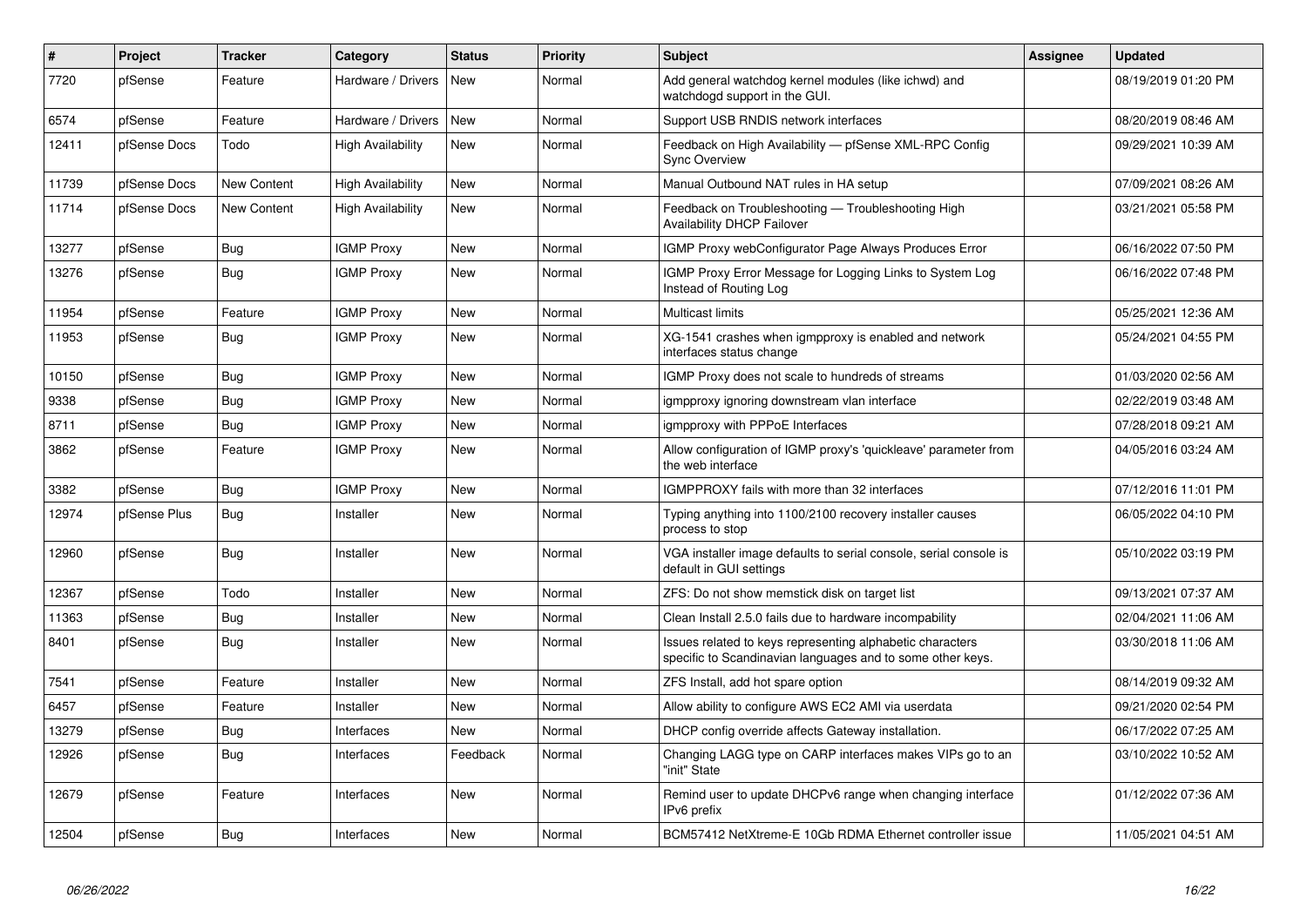| #     | Project | <b>Tracker</b> | Category   | <b>Status</b>                 | Priority | Subject                                                                                                                                                                                            | <b>Assignee</b> | <b>Updated</b>      |
|-------|---------|----------------|------------|-------------------------------|----------|----------------------------------------------------------------------------------------------------------------------------------------------------------------------------------------------------|-----------------|---------------------|
| 12176 | pfSense | Todo           | Interfaces | <b>Pull Request</b><br>Review | Normal   | Hide WireGuard interfaces on appropriate pages                                                                                                                                                     |                 | 08/11/2021 12:52 AM |
| 11872 | pfSense | <b>Bug</b>     | Interfaces | New                           | Normal   | gif interfaces reporting incorrect traffic counters                                                                                                                                                |                 | 12/30/2021 04:00 AM |
| 11870 | pfSense | Regression     | Interfaces | New                           | Normal   | Setting MTU on VLAN does not set MTU on parent interface in<br>2.5.1                                                                                                                               |                 | 05/02/2021 05:48 AM |
| 11657 | pfSense | Bug            | Interfaces | New                           | Normal   | netmap_ring_reinit error                                                                                                                                                                           |                 | 03/18/2021 10:32 PM |
| 11641 | pfSense | Bug            | Interfaces | New                           | Normal   | On xn based interfaces without the VLANMTU flag the first<br>VLAN tag defined does not follow the parent interface MTU<br>settings. All subsequent VLAN tags follow the parent interface's<br>MTU. |                 | 03/09/2021 06:42 PM |
| 11430 | pfSense | Bug            | Interfaces | <b>New</b>                    | Normal   | PHP console spam after Assigning Interfaces                                                                                                                                                        |                 | 10/09/2021 10:37 AM |
| 11412 | pfSense | <b>Bug</b>     | Interfaces | New                           | Normal   | LLDPD Package Doesn't Work with Switchports                                                                                                                                                        |                 | 02/12/2021 08:12 PM |
| 11335 | pfSense | <b>Bug</b>     | Interfaces | New                           | Normal   | Spoofing the MAC on a LAGG interface does not work for some<br>NIC types.                                                                                                                          |                 | 01/29/2021 09:10 AM |
| 11243 | pfSense | Feature        | Interfaces | New                           | Normal   | individual pfctl snort2c tables per interface only blocking IPs for<br>specific interface when a rule triggers in snort/suricata                                                                   |                 | 01/14/2021 03:02 PM |
| 11139 | pfSense | Documentation  | Interfaces | New                           | Normal   | <b>Bridges and VLANs</b>                                                                                                                                                                           |                 | 12/07/2020 12:32 PM |
| 11056 | pfSense | Feature        | Interfaces | New                           | Normal   | Add option to disable flow-control on interfaces in GUI                                                                                                                                            |                 | 11/11/2020 04:41 PM |
| 10890 | pfSense | Feature        | Interfaces | New                           | Normal   | Allow multiple assigned interfaces to track status of a single<br>switch port                                                                                                                      |                 | 09/14/2020 07:20 AM |
| 10223 | pfSense | Feature        | Interfaces | New                           | Normal   | Add the ability to create additional loopback interfaces                                                                                                                                           |                 | 12/15/2020 04:35 PM |
| 9690  | pfSense | Bug            | Interfaces | New                           | Normal   | Ethernet flow control should be disabled by default                                                                                                                                                |                 | 08/19/2019 06:45 PM |
| 9585  | pfSense | Bug            | Interfaces | New                           | Normal   | 6RD: Unable to reach hosts on within same 6rd-domain                                                                                                                                               |                 | 08/14/2019 02:39 PM |
| 9464  | pfSense | Feature        | Interfaces | New                           | Normal   | Marvell 6000 -- netgate hardware (e.g.: XG-7100, XG-3100)<br>internal switch LACP support                                                                                                          |                 | 04/08/2019 07:58 AM |
| 9384  | pfSense | <b>Bug</b>     | Interfaces | Confirmed                     | Normal   | devd putting "\$" before variable contents when using single<br>quotes                                                                                                                             |                 | 04/21/2022 12:39 PM |
| 9241  | pfSense | Bug            | Interfaces | New                           | Normal   | Ethernet link cycles up/down if "auto-negotiate" is explicitly<br>selected in interface configuration                                                                                              |                 | 12/31/2018 08:36 PM |
| 8882  | pfSense | <b>Bug</b>     | Interfaces | Incomplete                    | Normal   | Interface assignments lost on reboot                                                                                                                                                               |                 | 02/17/2022 02:24 PM |
| 8770  | pfSense | <b>Bug</b>     | Interfaces | New                           | Normal   | QinQ interfaces always show as active                                                                                                                                                              |                 | 02/01/2020 09:47 AM |
| 8526  | pfSense | <b>Bug</b>     | Interfaces | New                           | Normal   | DHCP client ignores server replies when 802.1q tagging is used                                                                                                                                     |                 | 08/14/2019 10:52 AM |
| 8520  | pfSense | Feature        | Interfaces | New                           | Normal   | Option to auto-renew DHCP on interface with an offline gateway<br>or marked as down                                                                                                                |                 | 07/20/2021 11:00 AM |
| 8435  | pfSense | <b>Bug</b>     | Interfaces | New                           | Normal   | DHCPv6 unusable in certain circumstances (US AT&T Fiber,<br>etc.)                                                                                                                                  |                 | 08/14/2019 10:52 AM |
| 8173  | pfSense | Feature        | Interfaces | New                           | Normal   | dhcp6c - RAW Options                                                                                                                                                                               |                 | 05/29/2022 05:34 PM |
| 8113  | pfSense | Bug            | Interfaces | New                           | Normal   | MTU setting on bridge, openvpn clients ignored                                                                                                                                                     |                 | 12/31/2021 05:55 PM |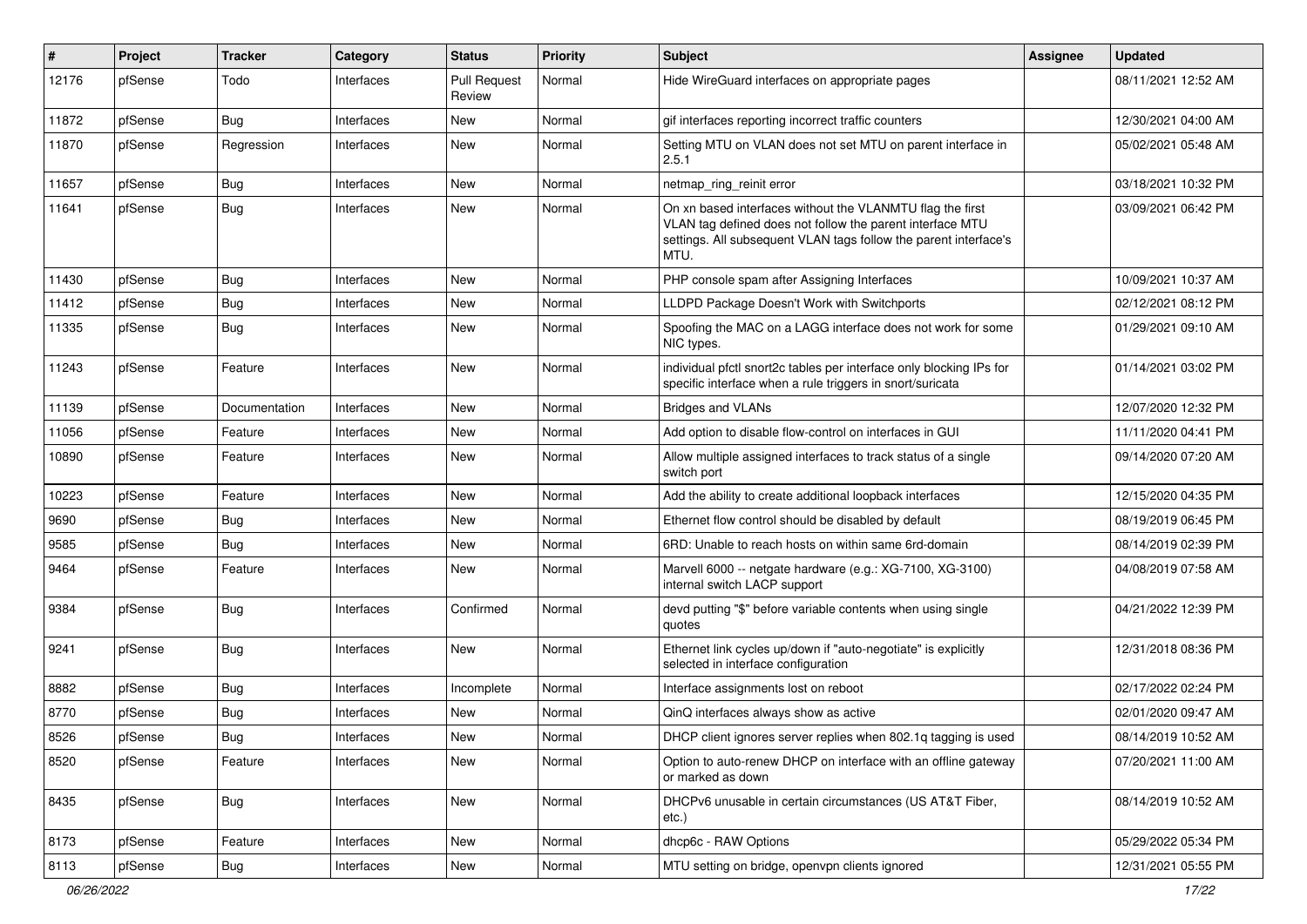| $\#$  | Project             | <b>Tracker</b> | Category     | <b>Status</b>                 | Priority | Subject                                                                                                        | <b>Assignee</b> | <b>Updated</b>      |
|-------|---------------------|----------------|--------------|-------------------------------|----------|----------------------------------------------------------------------------------------------------------------|-----------------|---------------------|
| 7626  | pfSense             | Feature        | Interfaces   | New                           | Normal   | Add IPoE support for WAN                                                                                       |                 | 01/01/2022 12:31 AM |
| 7430  | pfSense             | Bug            | Interfaces   | <b>New</b>                    | Normal   | pfsense-utils.inc - where_is_ipaddr_configured() should account<br>for loopback interface                      |                 | 08/13/2019 03:48 PM |
| 7040  | pfSense             | <b>Bug</b>     | Interfaces   | New                           | Normal   | Issue when disabling an interface                                                                              |                 | 12/26/2016 02:56 AM |
| 6977  | pfSense             | Bug            | Interfaces   | New                           | Normal   | VLAN traffic is erroneously counted as underlying iface<br>(untagged) traffic                                  |                 | 08/13/2019 02:56 PM |
| 6845  | pfSense             | Feature        | Interfaces   | New                           | Normal   | DHCP / DHCPv6 WAN client status page                                                                           |                 | 08/19/2019 12:37 PM |
| 6823  | pfSense             | Bug            | Interfaces   | <b>New</b>                    | Normal   | No connectivity after changing link state to UP                                                                |                 | 04/21/2022 12:39 PM |
| 6796  | pfSense             | Feature        | Interfaces   | New                           | Normal   | Allow hostnames as GRE and GIF endpoints                                                                       |                 | 08/13/2019 02:35 PM |
| 6605  | pfSense             | Bug            | Interfaces   | Confirmed                     | Normal   | rc.linkup logic issues with actions taken                                                                      |                 | 07/12/2016 07:46 PM |
| 6289  | pfSense             | Bug            | Interfaces   | New                           | Normal   | IPv6 address not given to track6 interfaces on create                                                          |                 | 12/30/2021 04:17 AM |
| 6038  | pfSense             | Feature        | Interfaces   | New                           | Normal   | Add ability to configure which interface is chosen for defining<br>hostname IP in /etc/hosts                   |                 | 07/07/2017 09:56 AM |
| 5887  | pfSense             | Bug            | Interfaces   | Confirmed                     | Normal   | hardware_offloading_applyflags sets/unsets most values when<br>already set correctly                           |                 | 07/06/2016 03:31 PM |
| 5474  | pfSense             | Feature        | Interfaces   | <b>New</b>                    | Normal   | Add 802.1x configuration to wired interfaces.                                                                  |                 | 03/16/2016 04:32 PM |
| 4428  | pfSense             | Bug            | Interfaces   | Confirmed                     | Normal   | Setting media option on em(4) leads to infinite link cycling                                                   |                 | 07/06/2016 12:45 AM |
| 1337  | pfSense             | Feature        | Interfaces   | Assigned                      | Normal   | VLANs with different MAC address than parent interface                                                         |                 | 04/21/2022 12:39 PM |
| 13246 | pfSense<br>Packages | Feature        | iperf        | New                           | Normal   | iperf3 service controls do not work                                                                            |                 | 06/05/2022 06:51 PM |
| 13301 | pfSense             | Bug            | <b>IPsec</b> | <b>Pull Request</b><br>Review | Normal   | Bug #13239 = $(?)$ = #12645 appease not fixed - ipv6 based<br>ipsec vpn tunnel bug found with fqdn remote host |                 | 06/25/2022 05:41 AM |
| 13264 | pfSense             | Feature        | <b>IPsec</b> | New                           | Normal   | IPSec Phase2 select multiple PFS key groups                                                                    |                 | 06/10/2022 04:29 PM |
| 12787 | pfSense Docs        | Todo           | <b>IPsec</b> | New                           | Normal   | Feedback on pfSense Configuration Recipes - Routing Internet<br>Traffic Through a Site-to-Site IPsec Tunnel    |                 | 02/11/2022 11:28 PM |
| 12705 | pfSense             | Bug            | <b>IPsec</b> | Incomplete                    | Normal   | ECDSA certificate does not work for IPSec VPN phase 1                                                          |                 | 01/24/2022 03:22 PM |
| 12473 | pfSense             | Feature        | <b>IPsec</b> | New                           | Normal   | Allow user adjustment of IPsec Keep Alive periodic checks                                                      |                 | 12/22/2021 05:59 AM |
| 11622 | pfSense Docs        | Todo           | <b>IPsec</b> | New                           | Normal   | Update pfSense VPC VPN Configuration Wizard docs                                                               |                 | 03/04/2021 09:36 AM |
| 10493 | pfSense             | Bug            | <b>IPsec</b> | New                           | Normal   | filter_get_vpns_list() issues                                                                                  |                 | 05/06/2020 01:07 AM |
| 9857  | pfSense             | Feature        | <b>IPsec</b> | New                           | Normal   | IPsec Down/Up SMTP Notifications                                                                               |                 | 08/31/2021 08:07 AM |
| 8686  | pfSense             | <b>Bug</b>     | <b>IPsec</b> | New                           | Normal   | IPsec VTI: Assigned interface firewall rules are never parsed                                                  |                 | 02/10/2021 12:15 PM |
| 8346  | pfSense             | Feature        | <b>IPsec</b> | New                           | Normal   | Let pFSense act as an IPSec XAuth VPN Client                                                                   |                 | 02/23/2018 07:39 AM |
| 8168  | pfSense             | Feature        | <b>IPsec</b> | New                           | Normal   | strongswan dhcp option                                                                                         |                 | 12/19/2017 04:14 AM |
| 8073  | pfSense             | <b>Bug</b>     | IPsec        | New                           | Normal   | Traffic inexplicably not going through IPSEC despite (in theory)<br>matching SPs                               |                 | 11/09/2017 02:51 AM |
| 8036  | pfSense             | Feature        | <b>IPsec</b> | New                           | Normal   | Want to run multiple Mobile Client IKEv2 server instances                                                      |                 | 08/14/2019 09:31 AM |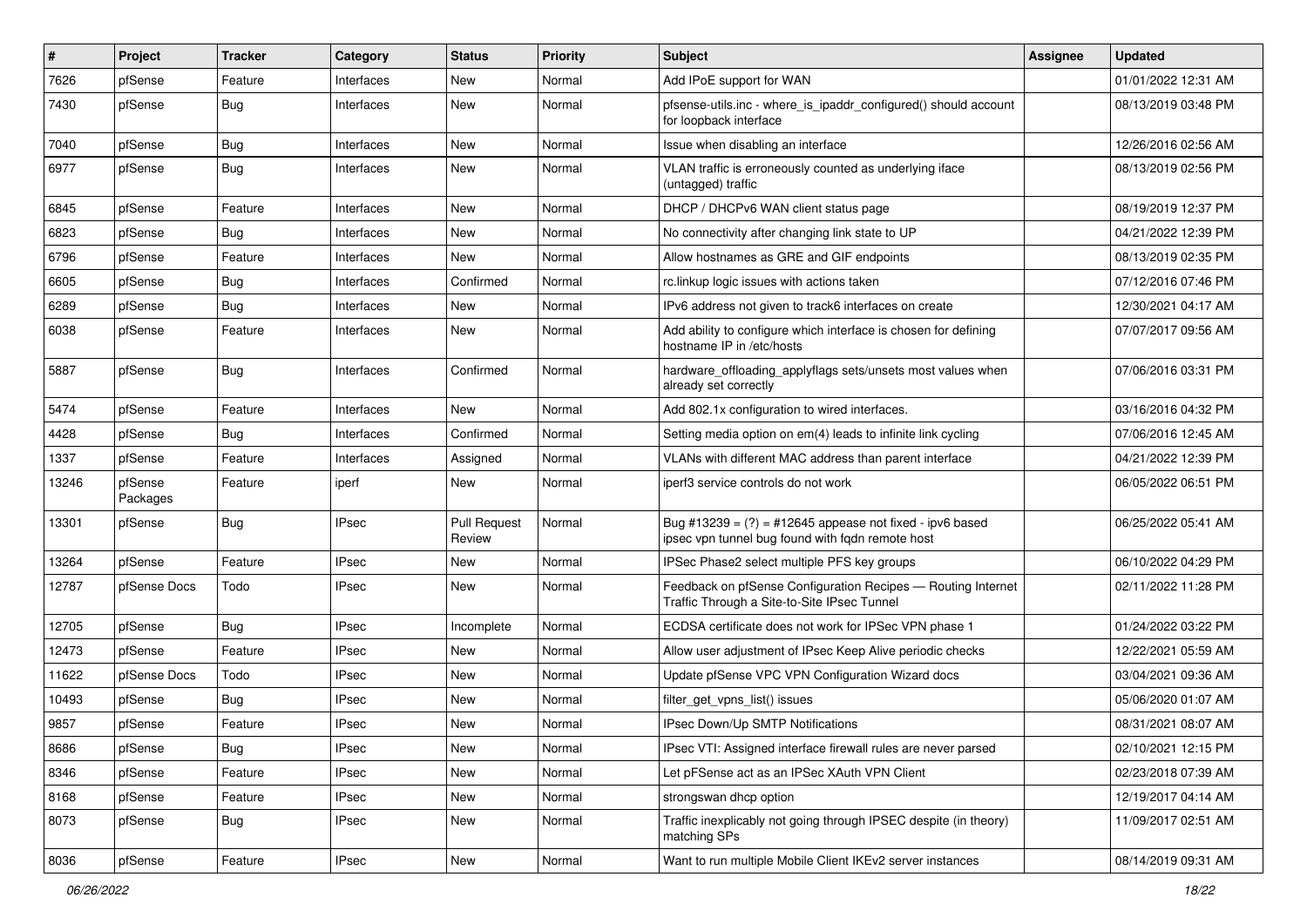| #     | Project | <b>Tracker</b> | Category                                        | <b>Status</b> | <b>Priority</b> | <b>Subject</b>                                                                                        | <b>Assignee</b> | <b>Updated</b>      |
|-------|---------|----------------|-------------------------------------------------|---------------|-----------------|-------------------------------------------------------------------------------------------------------|-----------------|---------------------|
| 7773  | pfSense | Feature        | <b>IPsec</b>                                    | New           | Normal          | IPSec using IKEv2 with split DNS not using provided domain<br>names                                   |                 | 08/15/2017 05:25 PM |
| 7738  | pfSense | Feature        | <b>IPsec</b>                                    | New           | Normal          | Highlight which IPSec (or other VPN) crypto modes are<br>hardware-accelerated in the UI               |                 | 08/13/2019 03:46 PM |
| 7420  | pfSense | <b>Bug</b>     | <b>IPsec</b>                                    | New           | Normal          | ipsec status freezing                                                                                 |                 | 02/13/2020 09:09 AM |
| 6668  | pfSense | Bug            | <b>IPsec</b>                                    | Feedback      | Normal          | IPSec tunnel + L2TP/IPSec VPN - wrong PSK chosen by<br>pfSense                                        |                 | 09/21/2019 02:07 AM |
| 6517  | pfSense | <b>Bug</b>     | <b>IPsec</b>                                    | Confirmed     | Normal          | Adding mobile IPsec phase 2 entries requires restart of<br>strongswan                                 |                 | 06/21/2016 11:04 PM |
| 6481  | pfSense | Bug            | <b>IPsec</b>                                    | <b>New</b>    | Normal          | loading EAP RADIUS method failed                                                                      |                 | 03/24/2020 04:25 PM |
| 6370  | pfSense | Bug            | <b>IPsec</b>                                    | Confirmed     | Normal          | IPSEC bound to WAN gateway group and Dynamic DNS doesn't<br>to fail back tunnel to WAN on DDNS update |                 | 08/31/2021 07:38 AM |
| 6213  | pfSense | Feature        | <b>IPsec</b>                                    | New           | Normal          | IPSEC: IPV4/IPV6 dual-interface-stack support for Mobile IKE                                          |                 | 04/20/2016 07:48 AM |
| 5629  | pfSense | Bug            | <b>IPsec</b>                                    | New           | Normal          | Allow for IPsec configuration using certs without a CA                                                |                 | 12/31/2021 05:21 PM |
| 5331  | pfSense | Feature        | <b>IPsec</b>                                    | New           | Normal          | IPSec table for tuning strongswan.conf                                                                |                 | 05/05/2021 12:10 AM |
| 4989  | pfSense | Feature        | <b>IPsec</b>                                    | New           | Normal          | Allow all valid strongswan remote gateway options in gui                                              |                 | 08/20/2015 02:57 PM |
| 4688  | pfSense | Feature        | <b>IPsec</b>                                    | New           | Normal          | Missing TFC Traffic Flow Confidentiality support                                                      |                 | 11/15/2021 12:27 PM |
| 4591  | pfSense | Feature        | <b>IPsec</b>                                    | New           | Normal          | IPSec Failover Support for IP Addresses instead of Dynamic<br>DNS / Failover Group                    |                 | 09/04/2020 12:17 AM |
| 3312  | pfSense | Bug            | <b>IPsec</b>                                    | New           | Normal          | Gateway on IPsec rules is not functional in pf                                                        |                 | 01/28/2020 10:09 PM |
| 946   | pfSense | Feature        | <b>IPsec</b>                                    | <b>New</b>    | Normal          | Allow aliases to be used to define IPsec phase 2 networks                                             |                 | 04/21/2022 12:39 PM |
| 12938 | pfSense | Bug            | <b>IPv6 Router</b><br>Advertisements<br>(RADVD) | <b>New</b>    | Normal          | MaxRtrAdvInterval would allow stale DNS servers to be deleted<br>faster                               |                 | 03/12/2022 09:37 AM |
| 8262  | pfSense | Feature        | IPv6 Router<br>Advertisements<br>(RADVD)        | New           | Normal          | Make each prefix flags configurable separately.                                                       |                 | 01/16/2018 12:35 PM |
| 7737  | pfSense | Bug            | IPv6 Router<br>Advertisements<br>(RADVD)        | New           | Normal          | radvd error message                                                                                   |                 | 08/13/2019 09:41 AM |
| 7303  | pfSense | Bug            | IPv6 Router<br>Advertisements<br>(RADVD)        | New           | Normal          | ipv6 connectivity lost on pfSense reboot                                                              |                 | 08/20/2019 12:23 PM |
| 6816  | pfSense | Feature        | IPv6 Router<br>Advertisements<br>(RADVD)        | New           | Normal          | Status and/or Diagnostics page for radvd                                                              |                 | 08/13/2019 02:35 PM |
| 6541  | pfSense | <b>Bug</b>     | IPv6 Router<br>Advertisements<br>(RADVD)        | New           | Normal          | IPv6 RAs always include on-link prefix; clients may not use<br>DHCPv6 managed addresses               |                 | 08/13/2019 03:23 PM |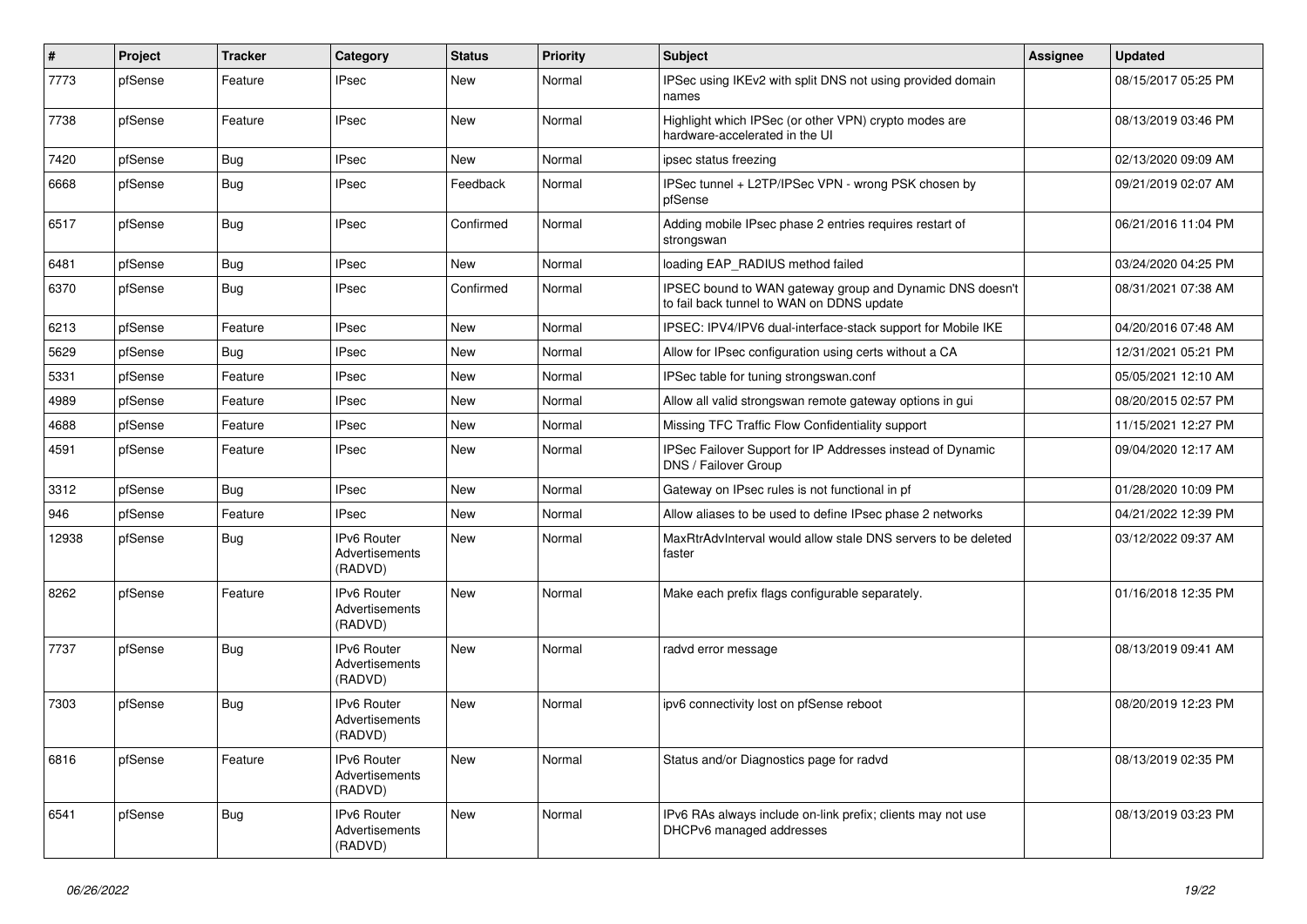| $\#$  | Project             | <b>Tracker</b> | Category                                        | <b>Status</b>                 | <b>Priority</b> | <b>Subject</b>                                                                                 | Assignee | <b>Updated</b>      |
|-------|---------------------|----------------|-------------------------------------------------|-------------------------------|-----------------|------------------------------------------------------------------------------------------------|----------|---------------------|
| 4470  | pfSense             | Feature        | <b>IPv6 Router</b><br>Advertisements<br>(RADVD) | New                           | Normal          | RA page in GUI                                                                                 |          | 08/20/2019 12:20 PM |
| 3718  | pfSense             | Feature        | <b>IPv6 Router</b><br>Advertisements<br>(RADVD) | <b>New</b>                    | Normal          | radvd - enhancement proposal: ability to advertise routes and<br>some fixes - patches attached |          | 03/22/2020 02:59 PM |
| 11761 | pfSense             | <b>Bug</b>     | L <sub>2</sub> TP                               | New                           | Normal          | L2TP/IPsec VPN : PPP LCP negotiation occurs before user<br>authentication                      |          | 03/31/2021 04:52 AM |
| 7563  | pfSense             | Feature        | L <sub>2</sub> TP                               | <b>New</b>                    | Normal          | I2tp Suggestion: consider allowing IP/Subnet for the user.                                     |          | 08/21/2019 10:52 AM |
| 6321  | pfSense             | Bug            | L <sub>2</sub> TP                               | New                           | Normal          | Problem with connecting l2tp over ipsec from android and<br>windows                            |          | 11/13/2020 11:01 AM |
| 1667  | pfSense             | Bug            | L <sub>2</sub> TP                               | New                           | Normal          | L2TP server does not respond properly from a CARP VIP                                          |          | 12/11/2021 07:43 PM |
| 3962  | pfSense<br>Packages | <b>Bug</b>     | ladvd                                           | Confirmed                     | Normal          | LADVD interface handling issues with lagg and bridge                                           |          | 12/05/2016 01:59 PM |
| 9453  | pfSense             | Bug            | <b>LAGG Interfaces</b>                          | New                           | Normal          | VLAN Interfaces on LAGG get orphaned at boot                                                   |          | 08/21/2019 11:16 AM |
| 8335  | pfSense             | <b>Bug</b>     | <b>LAGG Interfaces</b>                          | New                           | Normal          | System hang with LACP downlink to UniFi switch                                                 |          | 08/21/2019 11:18 AM |
| 4499  | pfSense             | Feature        | <b>LAGG Interfaces</b>                          | New                           | Normal          | pfSense LAGG interfaces; unable to set speed and duplex for<br>member interfaces.              |          | 08/21/2019 11:16 AM |
| 2504  | pfSense             | Feature        | <b>LAGG Interfaces</b>                          | <b>New</b>                    | Normal          | lagg enhancements                                                                              |          | 01/08/2021 12:17 PM |
| 336   | pfSense             | Feature        | <b>LAGG Interfaces</b>                          | New                           | Normal          | Option to create lagg under assign interfaces                                                  |          | 08/21/2019 11:16 AM |
| 10462 | pfSense<br>Packages | Feature        | <b>LCDProc</b>                                  | <b>Pull Request</b><br>Review | Normal          | CPU Temp Screen                                                                                |          | 11/29/2021 08:28 AM |
| 10502 | pfSense<br>Packages | Bug            | <b>Ildpd</b>                                    | In Progress                   | Normal          | LLDP spamming errors on Netgate XG-7100                                                        |          | 04/21/2022 12:39 PM |
| 12747 | pfSense             | Bug            | Logging                                         | New                           | Normal          | System log is filled by sshguard                                                               |          | 05/03/2022 03:08 AM |
| 12625 | pfSense             | Feature        | Logging                                         | New                           | Normal          | Granular logging options for default firewall rules.                                           |          | 12/21/2021 06:39 PM |
| 12464 | pfSense             | Bug            | Logging                                         | <b>Pull Request</b><br>Review | Normal          | Syslog Auth messages are sent as Emergency Level                                               |          | 05/17/2022 02:20 PM |
| 12056 | pfSense             | Bug            | Logging                                         | New                           | Normal          | Filterlog says "Unknown Option %u"                                                             |          | 06/18/2021 05:51 AM |
| 11666 | pfSense             | Bug            | Logging                                         | New                           | Normal          | GUI Firewall log search not parsing filter.log beyond hard coded<br>limit                      |          | 03/12/2021 11:38 AM |
| 11324 | pfSense             | Feature        | Logging                                         | New                           | Normal          | Separate syslog "Remote log servers" Parameters                                                |          | 01/27/2021 10:47 AM |
| 10581 | pfSense             | Feature        | Logging                                         | New                           | Normal          | Provide ability to disable nginx access logging to remote syslog<br>server                     |          | 05/21/2020 08:36 PM |
| 9060  | pfSense             | Feature        | Logging                                         | New                           | Normal          | add rule name filtering field for firewall log viewer                                          |          | 08/14/2019 12:38 PM |
| 9038  | pfSense             | Feature        | Logging                                         | New                           | Normal          | Live view of any log file                                                                      |          | 08/19/2019 02:55 PM |
| 8372  | pfSense             | Feature        | Logging                                         | New                           | Normal          | add gui setting to adjust refresh rate for dynamic firewall logs                               |          | 08/14/2019 10:31 AM |
| 7800  | pfSense             | Feature        | Logging                                         | New                           | Normal          | Add option for state logging                                                                   |          | 08/13/2019 03:51 PM |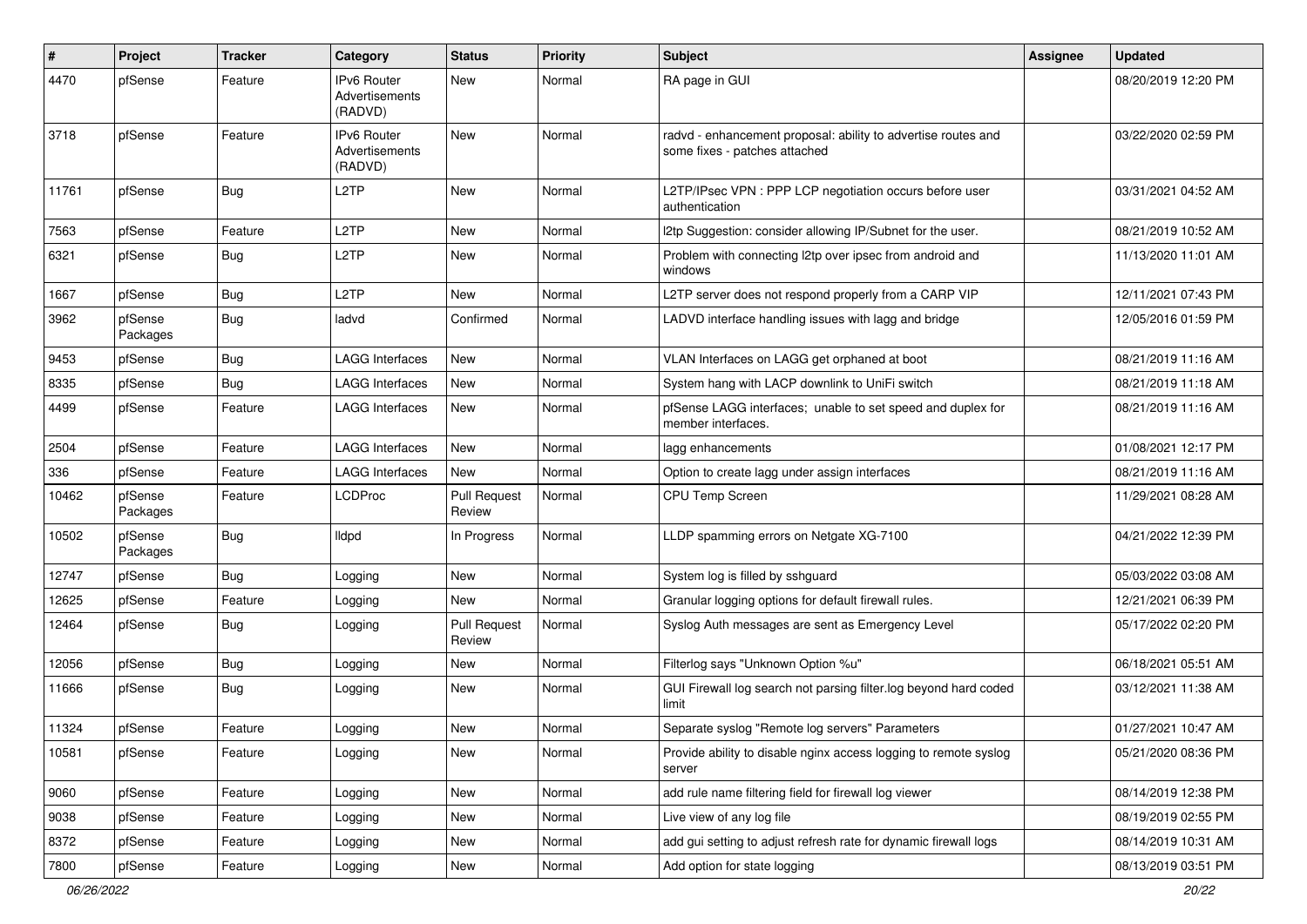| #     | Project             | <b>Tracker</b> | Category               | <b>Status</b> | Priority | <b>Subject</b>                                                                                            | <b>Assignee</b> | <b>Updated</b>      |
|-------|---------------------|----------------|------------------------|---------------|----------|-----------------------------------------------------------------------------------------------------------|-----------------|---------------------|
| 7476  | pfSense             | Bug            | Logging                | <b>New</b>    | Normal   | Dirty buffer used to build log messages?                                                                  |                 | 04/17/2017 09:51 PM |
| 1940  | pfSense             | Todo           | Logging                | New           | Normal   | Integrate rSyslogd                                                                                        |                 | 07/06/2018 02:11 PM |
| 13044 | pfSense<br>Packages | Feature        | Mail report            | <b>New</b>    | Normal   | Customized reporting                                                                                      |                 | 04/11/2022 09:22 AM |
| 11567 | pfSense<br>Packages | Feature        | Mail report            | <b>New</b>    | Normal   | Email report add a note filed request                                                                     |                 | 02/27/2021 03:44 PM |
| 11772 | pfSense Plus        | Feature        | Multi-WAN              | <b>New</b>    | Normal   | Layer 2 Tunnel Bonding Capability                                                                         |                 | 06/05/2021 03:27 PM |
| 7964  | pfSense             | Bug            | Multi-WAN              | New           | Normal   | Restart openypn on gateway switching                                                                      |                 | 08/19/2019 12:35 PM |
| 3115  | pfSense             | Feature        | Multi-WAN              | <b>New</b>    | Normal   | Traffic shaping for multi WAN                                                                             |                 | 12/07/2015 02:20 PM |
| 1388  | pfSense             | Feature        | Multi-WAN              | <b>New</b>    | Normal   | 3G outbound failover connection with auto dial-up and hang-up                                             |                 | 08/21/2019 11:27 AM |
| 855   | pfSense             | Feature        | Multi-WAN              | <b>New</b>    | Normal   | Ability to selectively kill states on gateways recovery                                                   |                 | 03/11/2022 08:30 AM |
| 228   | pfSense             | Feature        | Multi-WAN              | New           | Normal   | Multi-WAN support with same gateway on multiple WANs                                                      |                 | 04/11/2015 01:10 AM |
| 12400 | pfSense Docs        | Correction     | <b>NAT</b>             | New           | Normal   | NAT 1:1 documentation - multi-wan information                                                             |                 | 03/13/2022 12:53 PM |
| 9179  | pfSense             | <b>Bug</b>     | <b>NAT Reflection</b>  | New           | Normal   | NAT reflection fix implemented for #8604 is causing WebUI and<br>XMLRPC to fail on slave                  |                 | 03/27/2020 08:01 PM |
| 8004  | pfSense             | Bug            | <b>NAT Reflection</b>  | New           | Normal   | Error notice for a deleted NAT that had a RULE or an existing<br>NAT which is claimed to have no NAT port |                 | 10/24/2017 06:39 PM |
| 12073 | pfSense<br>Packages | <b>Bug</b>     | <b>NET-SNMP</b>        | Feedback      | Normal   | netsnmptrapd.conf syntax is wrong                                                                         |                 | 04/21/2022 12:40 PM |
| 11610 | pfSense<br>Packages | <b>Bug</b>     | NET-SNMP               | New           | Normal   | NET-SNMP is not setting the correct permissions on AgentX                                                 |                 | 06/28/2021 07:54 AM |
| 10990 | pfSense<br>Packages | <b>Bug</b>     | NET-SNMP               | Feedback      | Normal   | net-snmp IPv6 listen address needs to be wrapped in square<br>brackets                                    |                 | 03/19/2021 05:09 AM |
| 12860 | pfSense<br>Packages | Feature        | New Package<br>Request | New           | Normal   | add mmc-utils package to all images                                                                       |                 | 02/24/2022 07:18 AM |
| 12656 | pfSense<br>Packages | Feature        | New Package<br>Request | New           | Normal   | <b>NextDNS</b>                                                                                            |                 | 01/31/2022 01:50 AM |
| 12308 | pfSense<br>Packages | Feature        | New Package<br>Request | <b>New</b>    | Normal   | Dynamicaly Update Firewall Aliases from OpenVPN LDAP<br>Group membership of the connected user            |                 | 08/27/2021 12:51 AM |
| 11890 | pfSense<br>Packages | Feature        | New Package<br>Request | New           | Normal   | Browser-based "clientless" VPN                                                                            |                 | 05/05/2021 07:26 AM |
| 11573 | pfSense<br>Packages | Feature        | New Package<br>Request | <b>New</b>    | Normal   | <b>Custom Commands</b>                                                                                    |                 | 03/16/2021 07:28 PM |
| 11411 | pfSense<br>Packages | Feature        | New Package<br>Request | <b>New</b>    | Normal   | Smokeping as a default latency measurement tool                                                           |                 | 02/12/2021 09:29 PM |
| 11410 | pfSense<br>Packages | Feature        | New Package<br>Request | <b>New</b>    | Normal   | adding bpytop (former Bashtop)                                                                            |                 | 07/26/2021 12:33 PM |